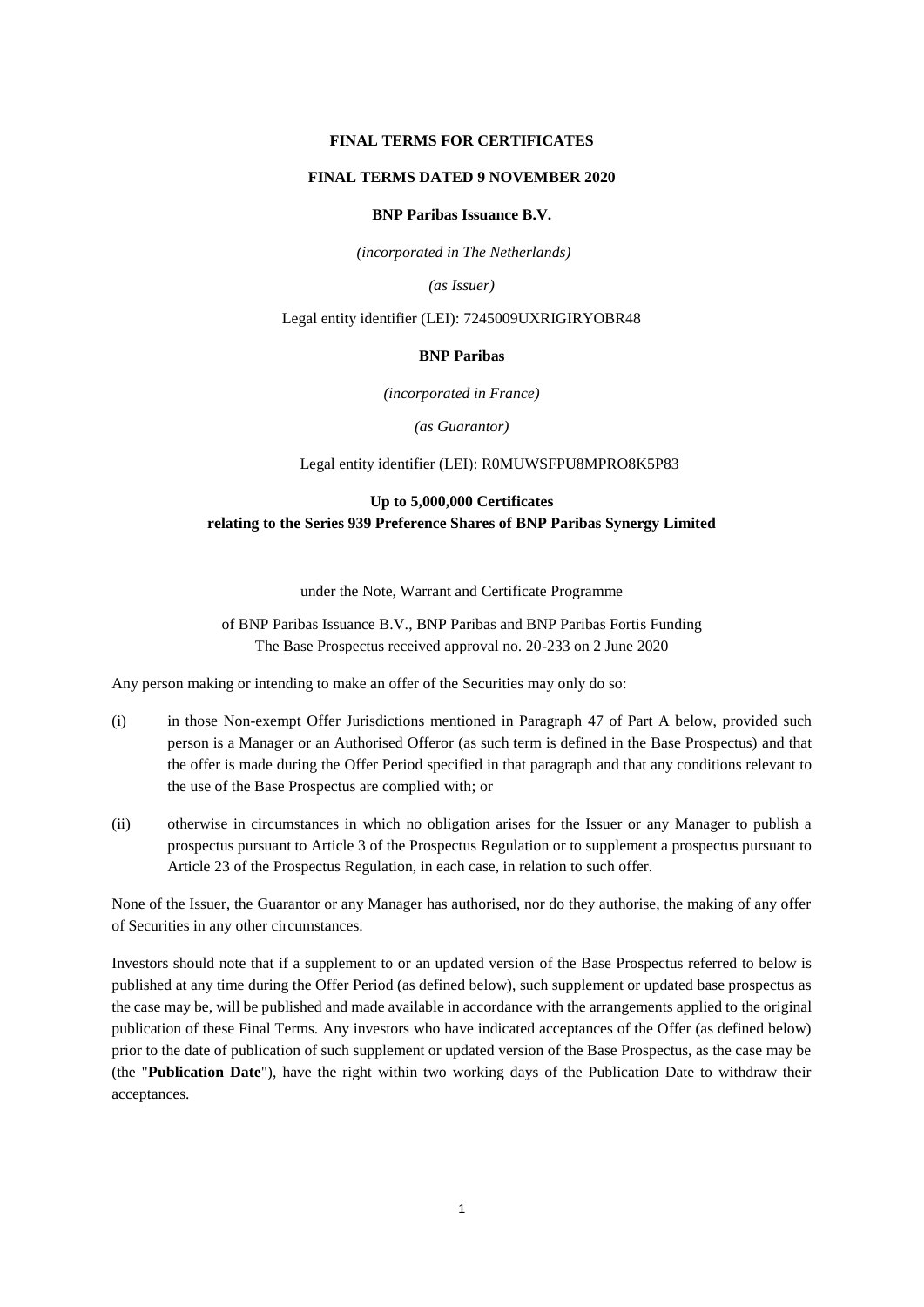## **PART A – CONTRACTUAL TERMS**

Terms used herein shall be deemed to be defined as such for the purposes of the Conditions (the "**Conditions**") set forth in the Base Prospectus dated 2 June 2020, each Supplement to the Base Prospectus published and approved on or before the date of these Final Terms (copies of which are available as described below) and any other Supplement to the Base Prospectus which may have been published and approved before the issue of any additional amount of Securities (the "**Supplements**") (provided that to the extent any such Supplement (i) is published and approved after the date of these Final Terms and (ii) provides for any change to the Conditions of the Securities such changes shall have no effect with respect to the Conditions of the Securities to which these Final Terms relate which together constitute a base prospectus for the purposes of Regulation (EU) 2017/1129 (as amended or superseded, the "**Prospectus Regulation**") (the "**Base Prospectus**"). This document constitutes the Final Terms of the Securities described herein for the purposes of the Prospectus Regulation and must be read in conjunction with the Base Prospectus to obtain all the relevant information. A summary of the Securities is annexed to these Final Terms. **The Base Prospectus and these Final Terms are available for viewing at BNP Paribas Arbitrage S.N.C., 160-162, boulevard Macdonald, 75019 Paris, France and copies may be obtained free of charge at the specified offices of the Security Agents. The Base Prospectus and the Supplements to the Base Prospectus will also be available on the AMF website [www.amf-france.org](http://www.amf-france.org/)**

References herein to numbered Conditions are to the terms and conditions of the relevant series of Securities and words and expressions defined in such terms and conditions shall bear the same meaning in these Final Terms in so far as they relate to such series of Securities, save as where otherwise expressly provided.

These Final Terms relate to the series of Securities as set out in "Specific Provisions for each Series" below. References herein to "**Securities**" shall be deemed to be references to the relevant Securities that are the subject of these Final Terms and references to "**Security**" shall be construed accordingly.

## **SPECIFIC PROVISIONS FOR EACH SERIES**

| <b>SERIES</b><br><b>NUMBER</b> | NO. OF<br><b>SECURITIES</b><br><b>ISSUED</b> | <b>ISIN</b>            | <b>COMMON</b><br>CODE | <b>ISSUE PRICE</b><br><b>PER SECURITY</b> | <b>REDEMPTION</b><br>DATE |
|--------------------------------|----------------------------------------------|------------------------|-----------------------|-------------------------------------------|---------------------------|
| CE8117HOF                      | Up to $5,000,000$                            | XS2191295562 219129556 |                       | $100\%$ of the<br><b>Notional Amount</b>  | 18 January 2027           |

## **GENERAL PROVISIONS**

The following terms apply to each series of Securities:

| 1. | Issuer:            | BNP Paribas Issuance B.V. |  |  |
|----|--------------------|---------------------------|--|--|
| 2. | Guarantor:         | <b>BNP</b> Paribas        |  |  |
|    | 3. Trade Date:     | 28 October 2020           |  |  |
| 4. | <b>Issue Date:</b> | 11 January 2021           |  |  |
| 5. | Consolidation:     | Not applicable            |  |  |
|    |                    |                           |  |  |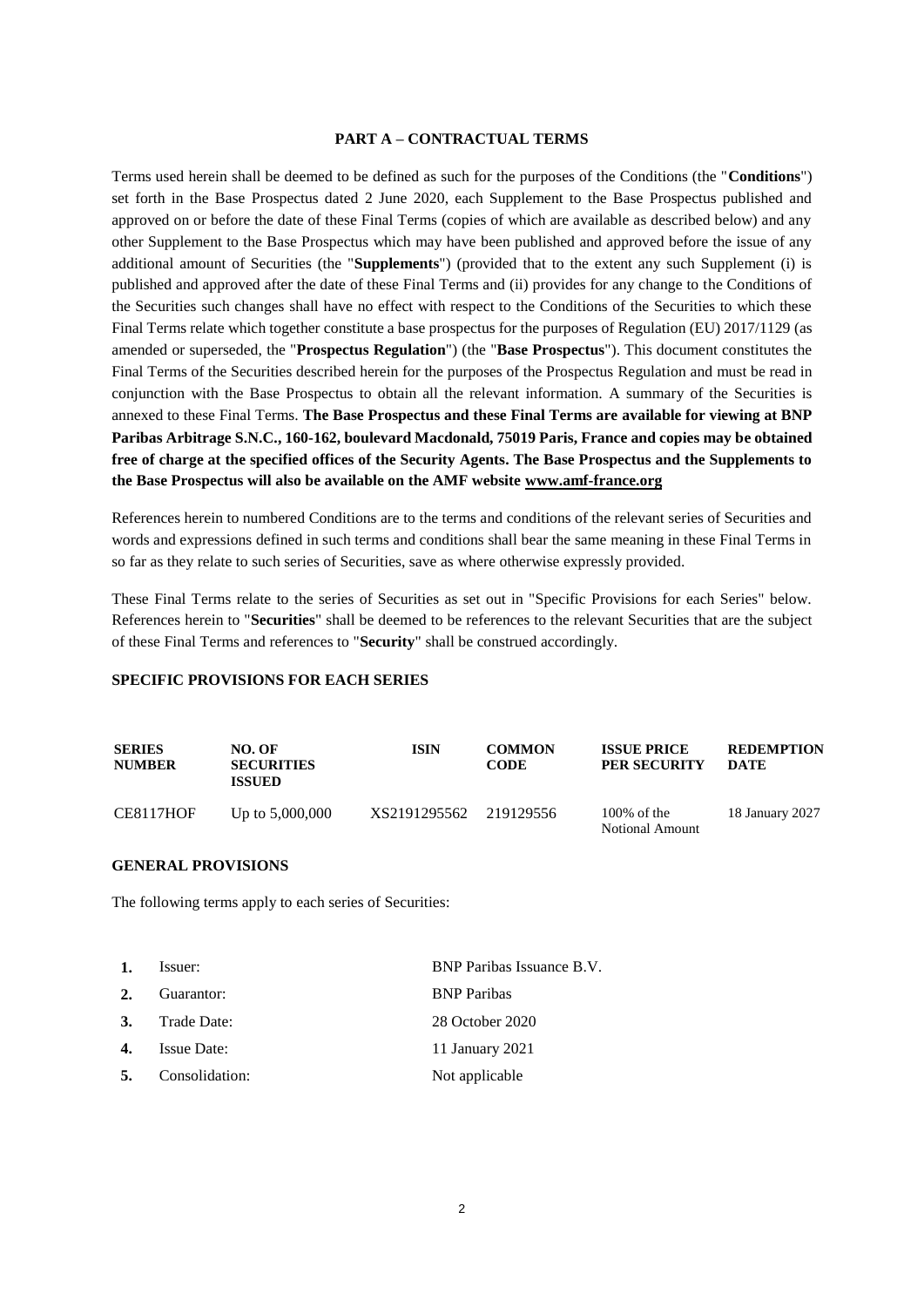| 6.  | Type of Securities:                                                | Certificates<br>(a)                                                                                                 |
|-----|--------------------------------------------------------------------|---------------------------------------------------------------------------------------------------------------------|
|     |                                                                    | The Securities are Preference Share Certificates.<br>(b)                                                            |
|     |                                                                    | The provisions of Annex 14 (Additional Terms and<br>Conditions for Preference Share Certificates) shall apply.      |
| 7.  | Form of Securities:                                                | Clearing System Global Security                                                                                     |
| 8.  | Business Day Centre(s):                                            | The applicable Business Day Centre for the purposes of the<br>definition of "Business Day" in Condition 1 is London |
| 9.  | Settlement:                                                        | Settlement will be by way of cash payment (Cash Settled<br>Securities).                                             |
| 10. | Rounding<br>Convention<br>for<br>Cash<br><b>Settlement Amount:</b> | Not applicable                                                                                                      |
| 11. | Variation of Settlement:                                           |                                                                                                                     |
|     | (a) Issuer's<br>option<br>to<br>vary<br>settlement:                | The Issuer does not have the option to vary settlement in<br>respect of the Securities.                             |
|     | (b) Variation of Settlement of<br>Physical Delivery Securities:    | Not applicable                                                                                                      |
| 12. | Final Payout:                                                      | Preference Share Certificate Condition 6 applies                                                                    |
|     | Payout Switch:                                                     | Not applicable                                                                                                      |
|     | Aggregation:                                                       | Not applicable                                                                                                      |
| 13. | Relevant Asset(s):                                                 | Not applicable                                                                                                      |
| 14. | Entitlement:                                                       | Not applicable                                                                                                      |
| 15. | Exchange Rate /Conversion Rate:                                    | Not applicable                                                                                                      |
| 16. | Settlement Currency:                                               | The settlement currency for the payment of the Cash<br>Settlement Amount is Pound Sterling (GBP)                    |
| 17. | Syndication:                                                       | The Securities will be distributed on a non-syndicated basis.                                                       |
| 18. | Minimum Trading Size:                                              | 1 Certificate (and multiple of 1 Certificate thereafter)                                                            |
| 19. | Principal Security Agent:                                          | BNP Paribas Arbitrage S.N.C.                                                                                        |
| 20. | Registrar:                                                         | Not applicable                                                                                                      |
| 21. | <b>Calculation Agent:</b>                                          | BNP Paribas Arbitrage S.N.C.                                                                                        |
| 22. | Governing law:                                                     | English law                                                                                                         |
| 23. | Masse provisions (Condition 9.4):                                  | Not applicable                                                                                                      |
|     | PRODUCT SPECIFIC PROVISIONS                                        |                                                                                                                     |
| 24. | <b>Hybrid Securities:</b>                                          | Not applicable                                                                                                      |
| 25. | <b>Index Securities:</b>                                           | Not applicable                                                                                                      |
| 26. | <b>Share Securities:</b>                                           | Not applicable                                                                                                      |
|     |                                                                    |                                                                                                                     |

27. ETI Securities: Not applicable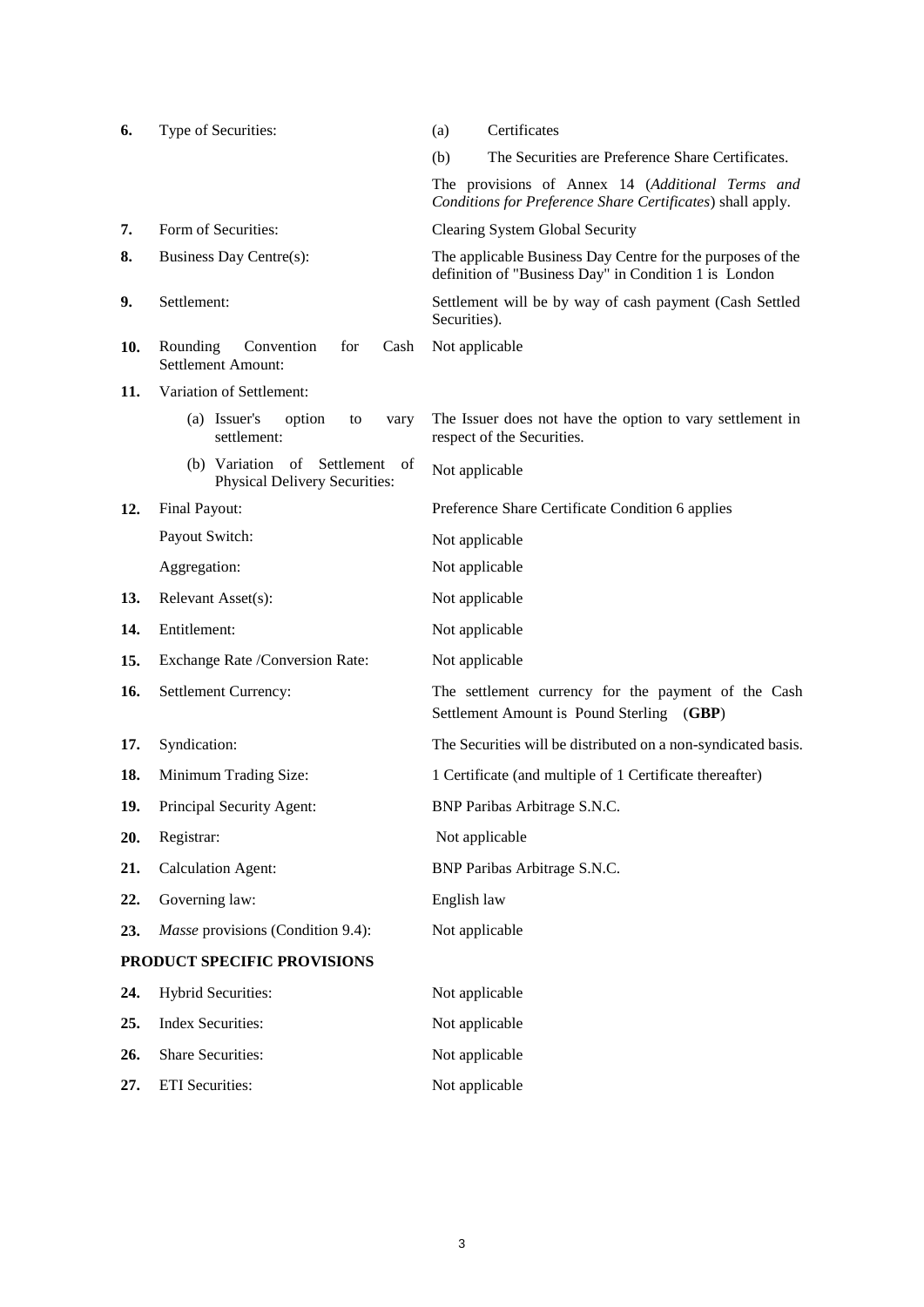| 28. | Debt Securities:                                                                   | Not applicable                                                                                                                                                     |  |  |  |
|-----|------------------------------------------------------------------------------------|--------------------------------------------------------------------------------------------------------------------------------------------------------------------|--|--|--|
| 29. | <b>Commodity Securities:</b>                                                       | Not applicable                                                                                                                                                     |  |  |  |
| 30. | <b>Inflation Index Securities:</b>                                                 | Not applicable                                                                                                                                                     |  |  |  |
| 31. | <b>Currency Securities:</b>                                                        | Not applicable                                                                                                                                                     |  |  |  |
| 32. | Fund Securities:                                                                   | Not applicable                                                                                                                                                     |  |  |  |
| 33. | <b>Futures Securities:</b>                                                         | Not applicable                                                                                                                                                     |  |  |  |
| 34. | <b>Credit Securities:</b>                                                          | Not applicable                                                                                                                                                     |  |  |  |
| 35. | <b>Underlying Interest Rate Securities:</b>                                        | Not applicable                                                                                                                                                     |  |  |  |
| 36. | Preference Share Certificates:                                                     | Applicable                                                                                                                                                         |  |  |  |
|     | Preference Share:<br>(a)                                                           | Series 939 Preference Shares of BNP Paribas Synergy                                                                                                                |  |  |  |
|     | (b)<br>Preference Share Redemption                                                 | Limited                                                                                                                                                            |  |  |  |
|     | <b>Valuation Date:</b>                                                             | 11 January 2027                                                                                                                                                    |  |  |  |
| 37. | <b>OET</b> Certificates:                                                           | Not applicable                                                                                                                                                     |  |  |  |
| 38. | Illegality (Security Condition 7.1) and<br>Force Majeure (Security Condition 7.2): | Illegality: redemption in accordance with Security<br>Condition $7.1(d)$                                                                                           |  |  |  |
|     |                                                                                    | Force Majeure: redemption in accordance with Security<br>Condition 7.2(b)                                                                                          |  |  |  |
| 39. | Disruption<br>Additional<br>Events<br>and                                          | Additional Disruption Events: Not applicable<br>(a)                                                                                                                |  |  |  |
|     | <b>Optional Additional Disruption Events:</b>                                      | (b) The following Optional Additional Disruption<br>Events apply to the Securities:                                                                                |  |  |  |
|     |                                                                                    | <b>Insolvency Filing</b>                                                                                                                                           |  |  |  |
|     |                                                                                    | (c) Redemption:                                                                                                                                                    |  |  |  |
|     |                                                                                    | Delayed Redemption on Occurrence of an Additional<br>Disruption Event and/or Optional Additional Disruption<br>Event (in the case of Certificates): Not applicable |  |  |  |
| 40. | Knock-in Event:                                                                    | Not applicable                                                                                                                                                     |  |  |  |
| 41. | Knock-out Event:                                                                   | Not applicable                                                                                                                                                     |  |  |  |
| 42. | <b>EXERCISE, VALUATION AND REDEMPTION</b>                                          |                                                                                                                                                                    |  |  |  |
|     | Notional<br>Amount<br>(a)<br>of<br>each<br>Certificate:                            | <b>GBP 1.00</b>                                                                                                                                                    |  |  |  |
|     | (b)<br>Partly Paid Certificates:                                                   | The Certificates are not Partly Paid Certificates.                                                                                                                 |  |  |  |
|     | Interest:<br>(c)                                                                   | Not applicable                                                                                                                                                     |  |  |  |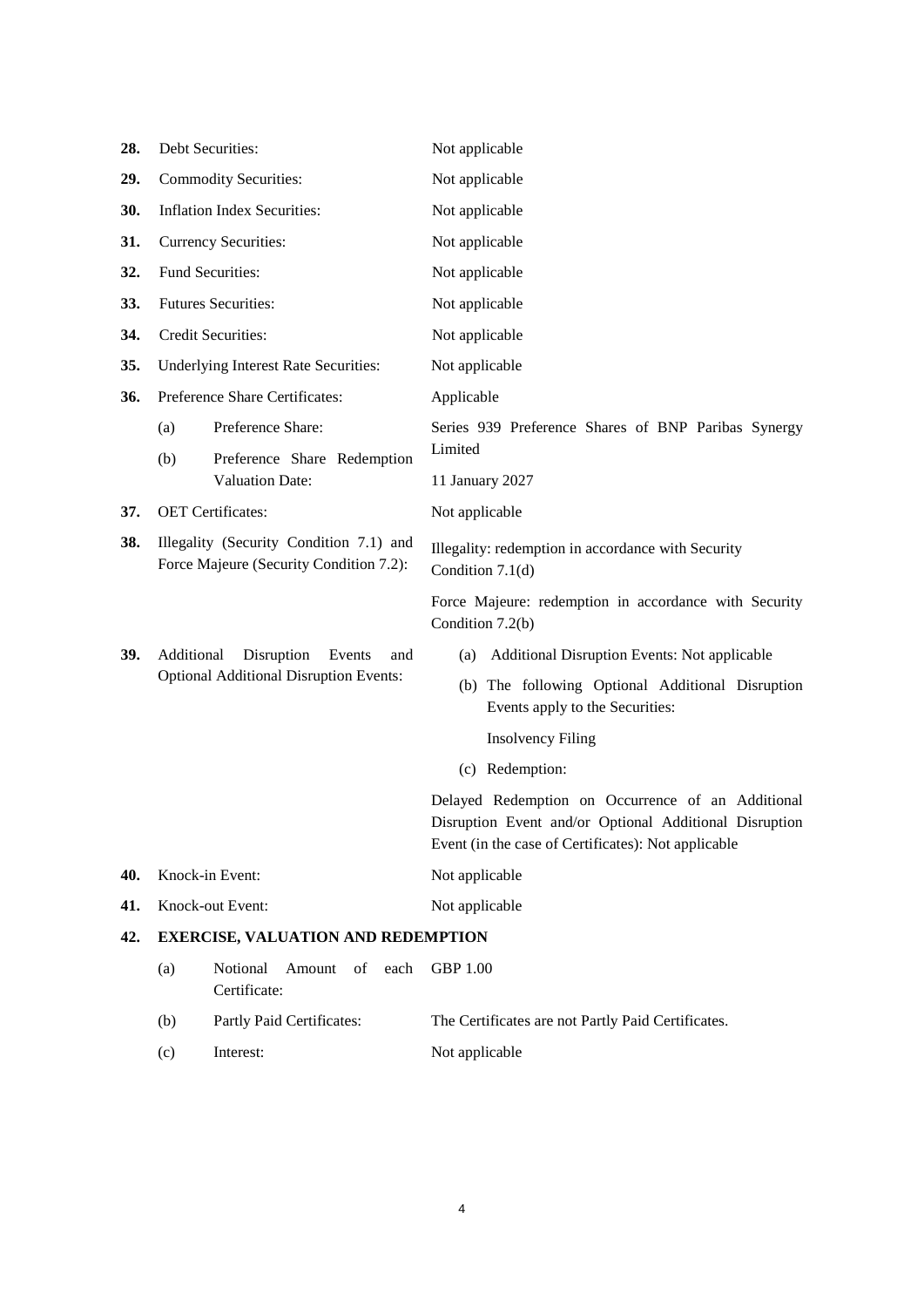| (d)                | <b>Fixed Rate Provisions:</b>                                               | Not applicable                                   |
|--------------------|-----------------------------------------------------------------------------|--------------------------------------------------|
| (e)                | <b>Floating Rate Provisions:</b>                                            | Not applicable                                   |
| (f)                | <b>Linked Interest Certificates:</b>                                        | Not applicable                                   |
| (g)                | Payment of Premium<br>Amount(s):                                            | Not applicable                                   |
| (h)                | <b>Index Linked</b><br>[Interest/Premium Amount]<br>Certificates:           | Not applicable                                   |
| (i)                | Share Linked<br>[Interest/Premium Amount]<br>Certificates:                  | Not applicable                                   |
| (j)                | ETI Linked [Interest/Premium<br>Amount] Certificates:                       | Not applicable                                   |
| (k)                | Debt Linked [Interest/Premium<br>Amount] Certificates:                      | Not applicable                                   |
| (1)                | <b>Commodity Linked</b><br>[Interest/Premium Amount]<br>Certificates:       | Not applicable                                   |
| (m)                | <b>Inflation Index Linked</b><br>[Interest/Premium Amount]<br>Certificates: | Not applicable                                   |
| (n)                | Currency Linked<br>[Interest/Premium Amount]<br>Certificates:               | Not applicable                                   |
| $\left( 0 \right)$ | Fund Linked [Interest/Premium<br>Amount] Certificates:                      | Not applicable                                   |
| (p)                | <b>Futures Linked</b><br>[Interest/Premium Amount]<br>Certificates:         | Not applicable                                   |
| (q)                | <b>Underlying Interest Rate</b><br><b>Linked Interest Provisions:</b>       | Not applicable                                   |
| (r)                | <b>Instalment Certificates:</b>                                             | The Certificates are not Instalment Certificates |
| (s)                | <b>Issuer Call Option:</b>                                                  | Not applicable                                   |
| (t)                | Holder Put Option:                                                          | Not applicable                                   |
| (u)                | Automatic Early Redemption:                                                 |                                                  |
|                    | (i)<br><b>Automatic Early</b><br>Redemption Event:                          | Not applicable                                   |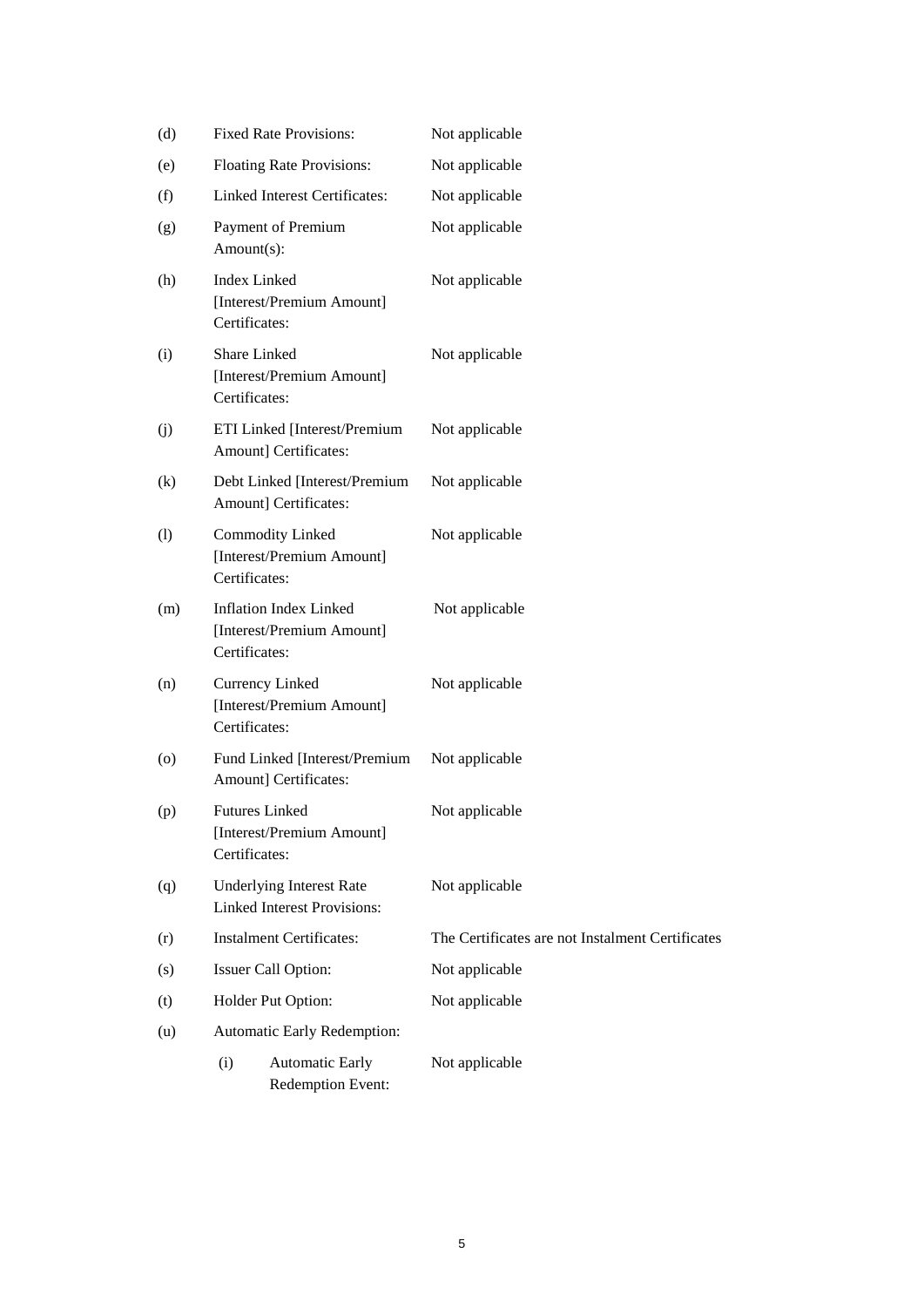| (v)  | Renouncement Notice Cut-off<br>Time:                                     | Not applicable                             |
|------|--------------------------------------------------------------------------|--------------------------------------------|
| (w)  | Strike Date:                                                             | Not applicable                             |
| (x)  | Strike Price:                                                            | Not applicable                             |
| (y)  | <b>Redemption Valuation Date:</b>                                        | Not applicable                             |
| (z)  | Averaging:                                                               | Averaging does not apply to the Securities |
| (aa) | <b>Observation Dates:</b>                                                | Not applicable                             |
| (bb) | <b>Observation Period:</b>                                               | Not applicable                             |
| (cc) | Settlement Business Day:                                                 | Not applicable                             |
| (dd) | Cut-off Date:                                                            | Not applicable                             |
| (ee) | Security Threshold on the Issue<br>Date:                                 | Not applicable                             |
| (ff) | Identification information of<br>Holders as provided by<br>Condition 29: | Not applicable                             |

# **DISTRIBUTION AND U.S. SALES ELIGIBILITY**

|     | 43. U.S. Selling Restrictions:                                                                                                                      | Not applicable $-$ the Securities may not be legally or<br>beneficially owned by or transferred to any U.S. person at<br>any time.                        |  |  |
|-----|-----------------------------------------------------------------------------------------------------------------------------------------------------|-----------------------------------------------------------------------------------------------------------------------------------------------------------|--|--|
| 44. | Additional U.S. Federal income tax<br>considerations:                                                                                               | The Securities are not Specified Securities for purposes of<br>Section 871(m) of the U.S. Internal Revenue Code of 1986                                   |  |  |
| 45. | Registered broker/dealer:                                                                                                                           | Not applicable                                                                                                                                            |  |  |
| 46. | TEFRA C or TEFRA Not Applicable:                                                                                                                    | <b>TEFRA Not Applicable</b>                                                                                                                               |  |  |
| 47. | Non-exempt Offer:                                                                                                                                   | Applicable                                                                                                                                                |  |  |
|     | Non-exempt<br>Offer<br>(i)<br>Jurisdictions:                                                                                                        | United Kingdom                                                                                                                                            |  |  |
|     | Offer Period:<br>(ii)                                                                                                                               | The period from and including 9 November 2020 until and<br>including 23 December 2020 (the "Offer End Date"). See<br>further Paragraph 6 of Part B below. |  |  |
|     | (iii) Financial<br>intermediaries<br>granted specific consent to use<br>Base<br>Prospectus<br>the<br>in<br>accordance with the Conditions<br>in it: | Not applicable                                                                                                                                            |  |  |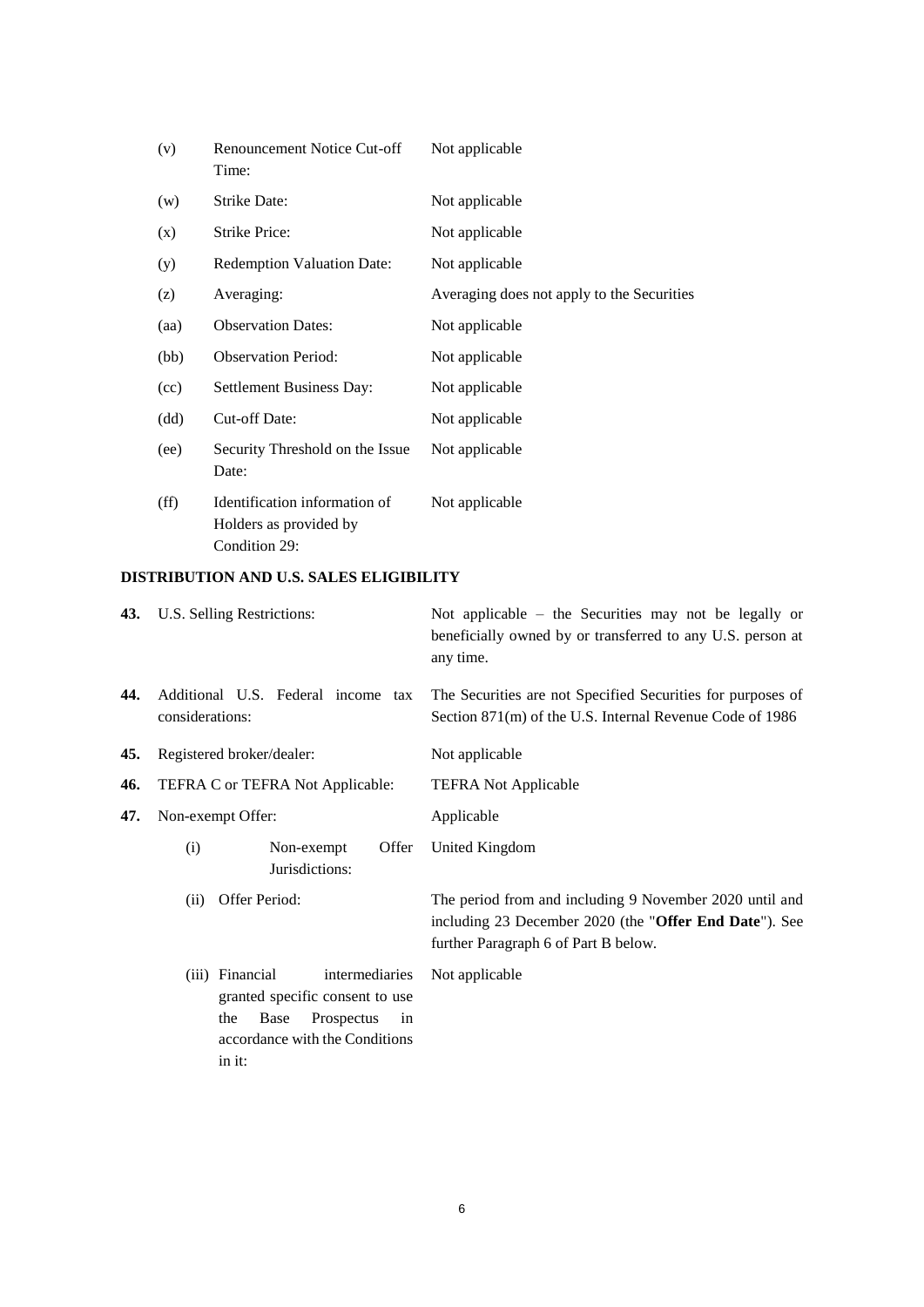|     | (iv)                                             | General Consent:         |            | Applicable                                     |  |
|-----|--------------------------------------------------|--------------------------|------------|------------------------------------------------|--|
|     | (v)                                              | Other<br>Offeror Terms:  | Authorised | Not applicable                                 |  |
| 48. | Prohibition of Sales to EEA Retail<br>Investors: |                          |            |                                                |  |
|     |                                                  | (a) Selling Restriction: |            | Not applicable                                 |  |
|     | $(b)$ Legend:                                    |                          |            | Not applicable                                 |  |
|     |                                                  |                          |            | PROVISIONS RELATING TO COLLATERAL AND SECURITY |  |
|     |                                                  |                          |            |                                                |  |

- **49.** Secured Securities other than Notional Not applicable Value Repack Securities:
- **50.** Notional Value Repack Securities: Not applicable

# **Responsibility**

The Issuer accepts responsibility for the information contained in these Final Terms. To the best of the knowledge of the Issuer (who has taken all reasonable care to ensure that such is the case), the information contained herein is in accordance with the facts and does not omit anything likely to affect the import of such information.

Signed on behalf of BNP Paribas Issuance B.V.

As Issuer:

By: ....................................

Duly authorised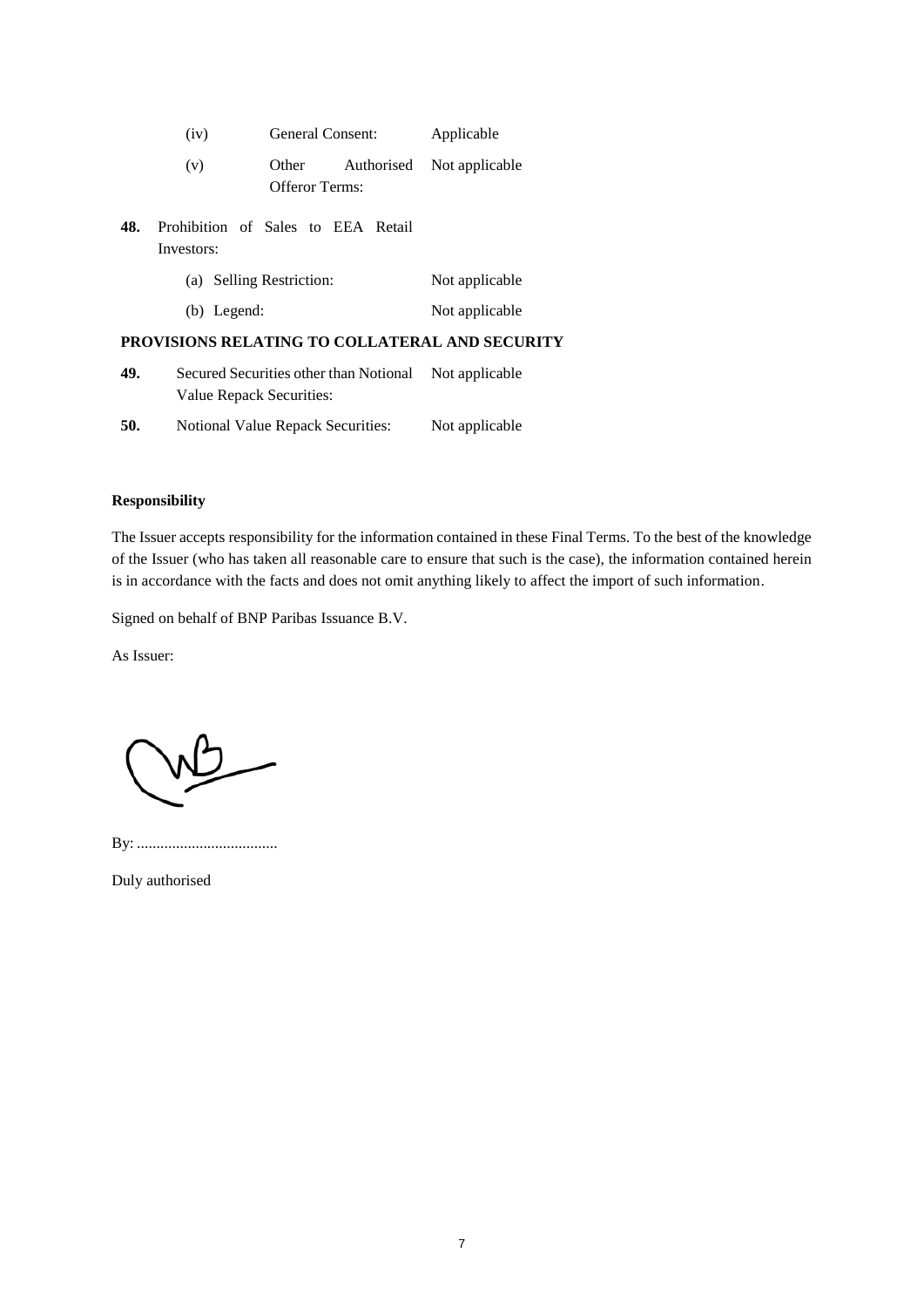# **PART B – OTHER INFORMATION**

## **1. Listing and Admission to trading**

Application has been made to list the Securities on the Official List of the Luxembourg Stock Exchange and to admit the Securities to trading on the Luxembourg Stock Exchange's regulated market on or around the Issue Date.

## **2. Ratings**

Ratings: The Securities have not been rated.

# **3. Interests of Natural and Legal Persons Involved in the Issue/Offer**

Save as discussed in the "*Potential Conflicts of Interest*" paragraph in the "*Risks"* section in the Base Prospectus, so far as the Issuer is aware, no person involved in the offer of the Securities has an interest material to the offer.

# **4. Performance of Underlying/Formula/Other Variable and Other Information concerning the Underlying Reference**

The Certificates relate to the Series 939 Preference shares of the BNP Paribas Synergy Limited relating to Index.

The performance of the Preference Shares depends on the performance of the relevant underlying asset(s) or basis of reference to which the Preference Shares are linked (the "**Preference Share Underlying**"). The Preference Share Underlying is FTSE100. Information on the Preference Share Underlying (including past and further performance and volatility) is published on Reuters page BNPP= GB00BKN7KM94.

The Preference Share Value will be published on each Business Day on Reuters page BNPP= GB00BKN7KM94.

The Issuer does not intend to provide post-issuance information.

# **5. Operational Information**

Relevant Clearing System(s): Euroclear and Clearstream, Luxembourg

## **6. Terms and Conditions of the Public Offer**

Applicable. INVESTEC BANK PLC (the "Financial Intermediary") will manage a plan (the "Plan") which will be offered to the public in the Non-exempt Offer Jurisdiction in accordance with the arrangements listed below. The Financial Intermediary has selected the Certificates as the securities into which the Financial Intermediary will invest on behalf of investors in the Plan. The proceeds invested by investors in the Plan will be used by the Financial Intermediary to purchase the Certificates. It is understood that the performance of the Plan will be related to the performance of the Certificates throughout their term. Therefore, the amounts payable by the Financial Intermediary on the redemption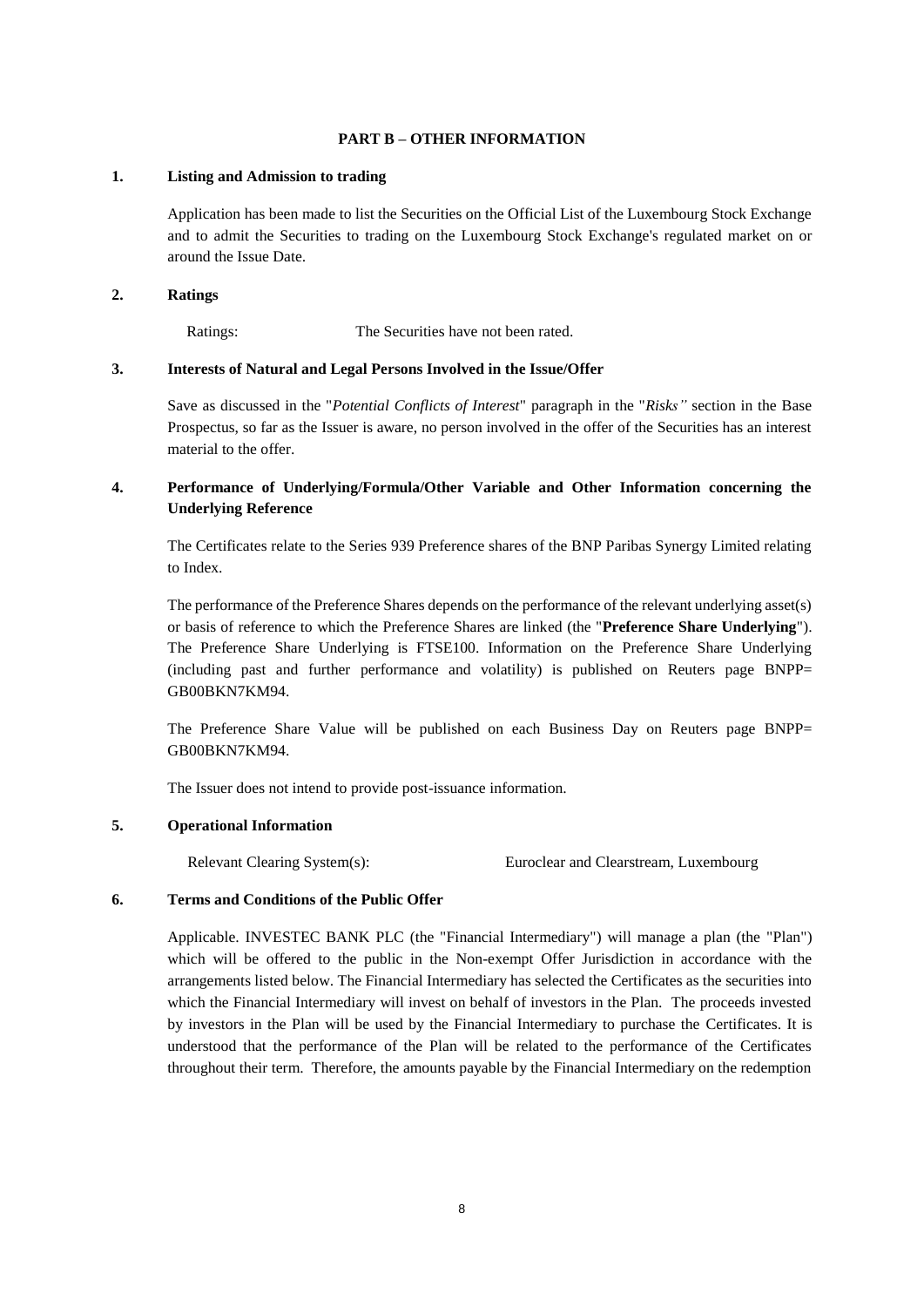of the Plan are linked to the amounts paid by the Issuer pursuant to the terms and conditions of the Certificates.

Offer Price:<br>
A prospective investor in the Plan should contact the Financial Intermediary for details of the Offer Price.

> If any commissions or fees discount relating to the issue and sale of the Certificates have been paid or are payable by the Manager to any intermediary then such intermediary may be obliged to fully disclose to its clients the existence, nature and amount of any such commissions or fees (including, if applicable, by way of discount) as required in accordance with laws and regulations applicable to such intermediary, including any legislation regulation and/or rule implementing the Markets in Financial Instruments Directive (2004/39/EC) ("**MiFID**"), or as otherwise may apply in any non-EEA jurisdictions. Potential investors in these Certificates intending to purchase Certificates through an intermediary (including by way of introducing broker) should request details of any such commission or fee payment from such intermediary before making any purchase thereof.

Conditions to which the offer is subject: Offers of the Plan in its current form by the Financial Intermediary are conditional on the issue of the Certificates by the Issuer and subject

> The Issuer reserves the right to not issue the Certificates at any time on or prior to the Issue Date. As between the Manager and its customers (including the Financial Intermediary) offers of the Certificates are further subject to such conditions as may be agreed between them and/or as are specified in any arrangements in place between them. As between the Financial Intermediary and its customers, offers of a beneficial interest in the Certificates pursuant to

to the contractual arrangements in place between

the Manager and Financial Intermediary.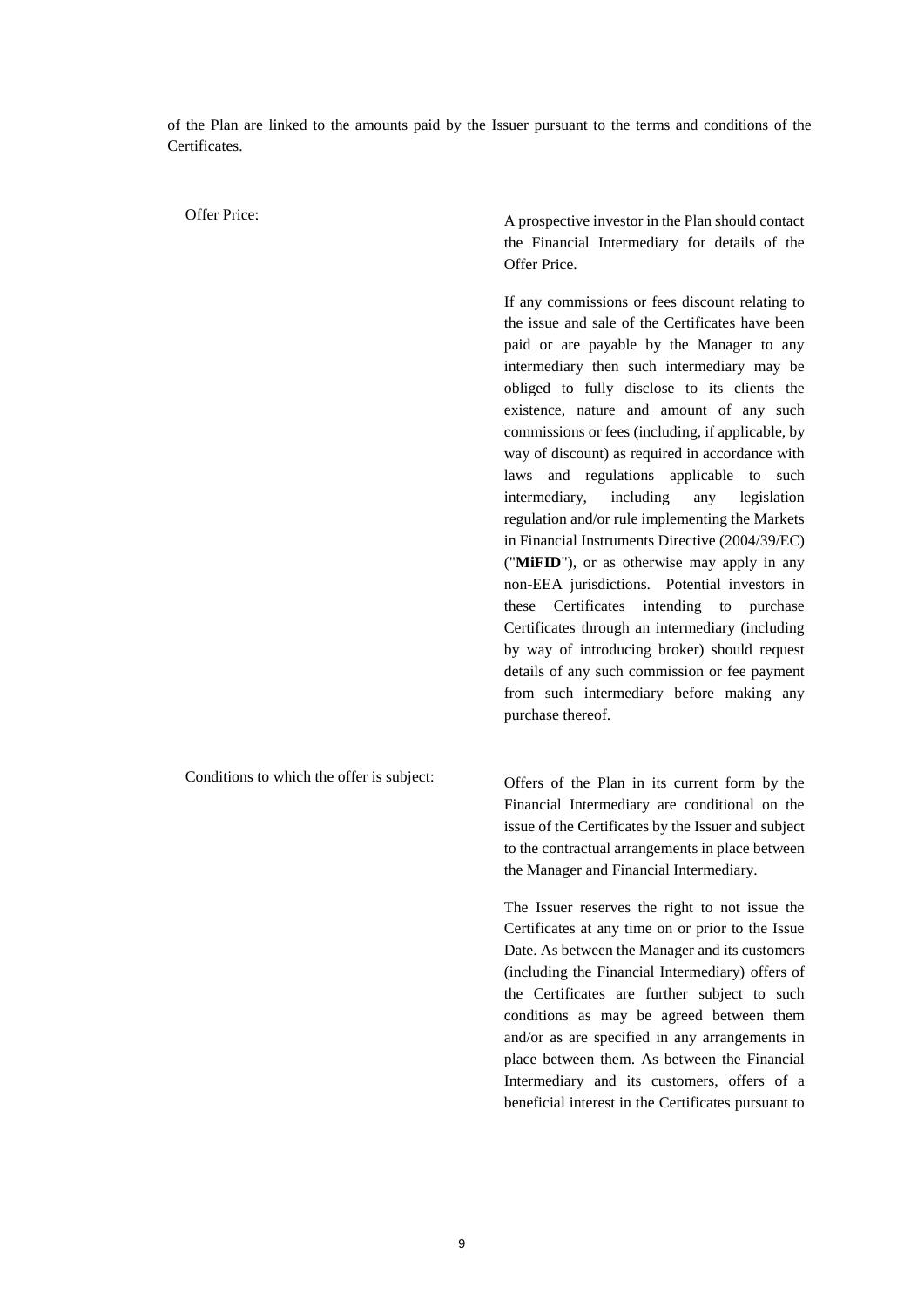the Plan are further subject to such conditions as may be agreed between them and/or as are specified in any arrangements in place between them. The Issuer will not be a party to any such arrangements with prospective investors (other than the Manager) in connection with the offer or sale of the Certificates or beneficial interests in the Certificates through the Plan and accordingly the Base Prospectus and these Final Terms will not contain such information and an Investor must obtain such information from the Financial Intermediary.

The Issuer reserves the right to modify the total nominal amount of the Certificates to which investors can subscribe, curtail the offer of the Securities or withdraw the offer of the Securities and/or, if the Securities have not yet been issued, cancel the issuance of the Securities for any reason at any time on or prior to the Offer End Date (as defined above) and advise the Financial Intermediary accordingly. For the avoidance of doubt, if any application has been made by a potential investor and the Issuer exercises such a right to withdraw the offer, each such potential investor shall not be entitled to subscribe or otherwise acquire the Securities.

Any offer of the Plan by the Financial Intermediary will be made in its own name and on its own behalf and not as an agent of the Issuer, the Guarantor or the Manager and only the Financial Intermediary will be liable for the offer in the Non-exempt Offer Jurisdiction. None of the Issuer, Guarantor or Manager accepts any liability for the offer or sale by the Financial Intermediary of an investment in the Plan to investors in the Non-exempt Offer Jurisdiction.

Description of the application process:<br>
Prospective investors should complete and sign an application form obtainable from their intermediary and send it to their intermediary who will send it to the Financial Intermediary.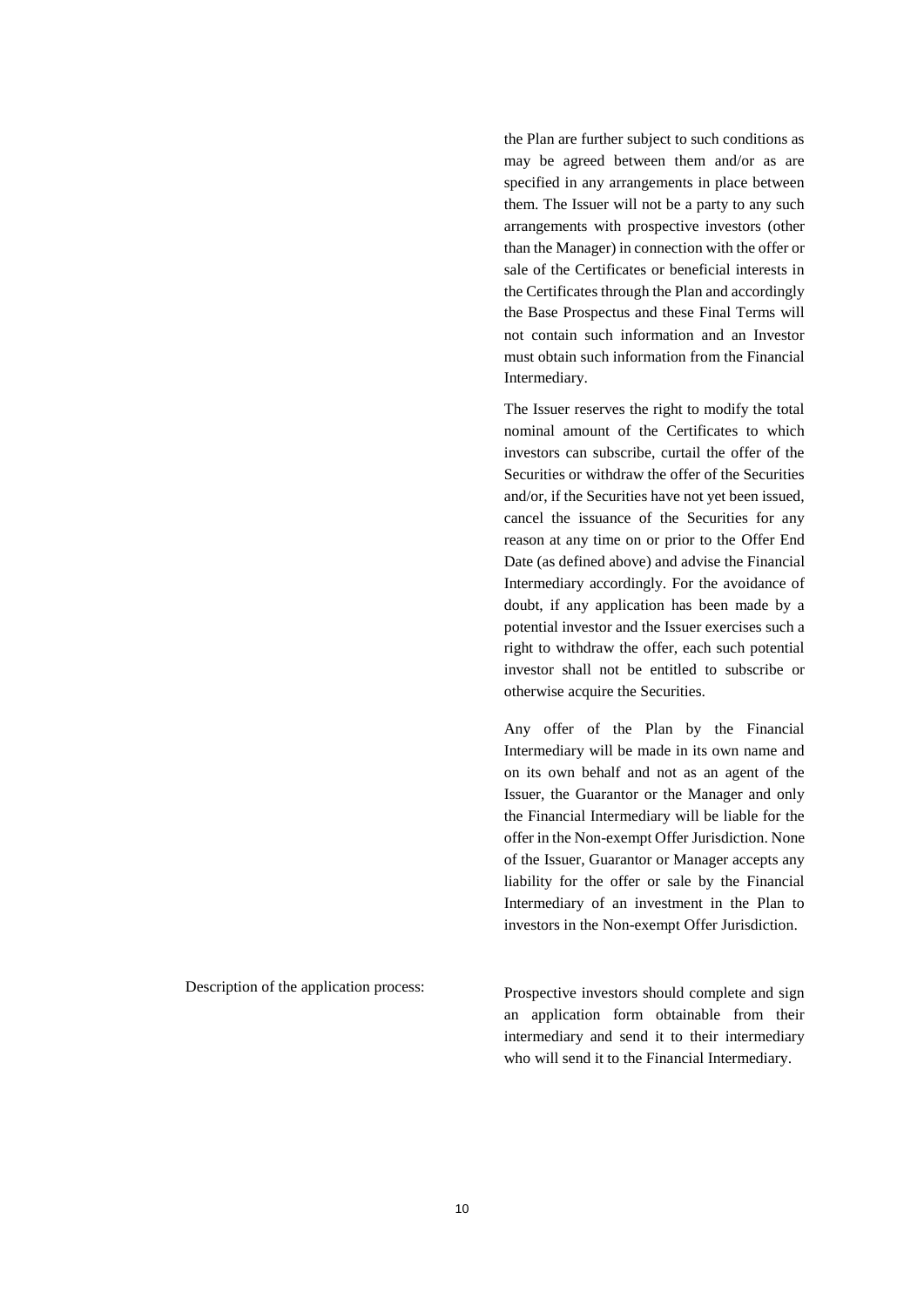Duly completed applications together with cheques for the full amount of the investor's subscription must be received by the Financial Intermediary no later than:

(a) 5.00 p.m. (GMT) on 23 December 2020 (other than in respect of ISA transfers); or

(b) 5.00 p.m. (GMT) on 4 December 2020 in respect of ISA transfers.

The Financial Intermediary will send investors written acknowledgment by the end of the next working day following receipt of the completed application form. After the Issue Date, investors will be sent an opening statement showing each investor's holdings in the Notes.

Prospective investors will not enter into any contractual arrangements directly with the Issuer, Guarantor or the Manager related to the subscription for the Certificates. If an investor in any jurisdiction other than the Non-exempt Offer Jurisdiction wishes to purchase Certificates or to make an investment in the Plan, such investor should (a) be aware that sales in the relevant jurisdiction may not be permitted; and (b) contact its financial advisor, bank or financial intermediary for more information.

These Final Terms may only be used in connection with and within the terms of this offer. The Final Terms do not authorise, and may not be used by the Financial Intermediary or any other party in connection with, the subsequent offer or sale of any Certificates outside the terms of the offer or the Offer Period.

With the exception of the Non-exempt Offer Jurisdiction no action has been or will be taken in any jurisdiction by the Issuer, Guarantor or the Manager that would permit a public offering of the Certificates, or possession or distribution of any offering material in connection with the issue of the Certificates in any country or jurisdiction where action for that purposes is required. The Financial Intermediary must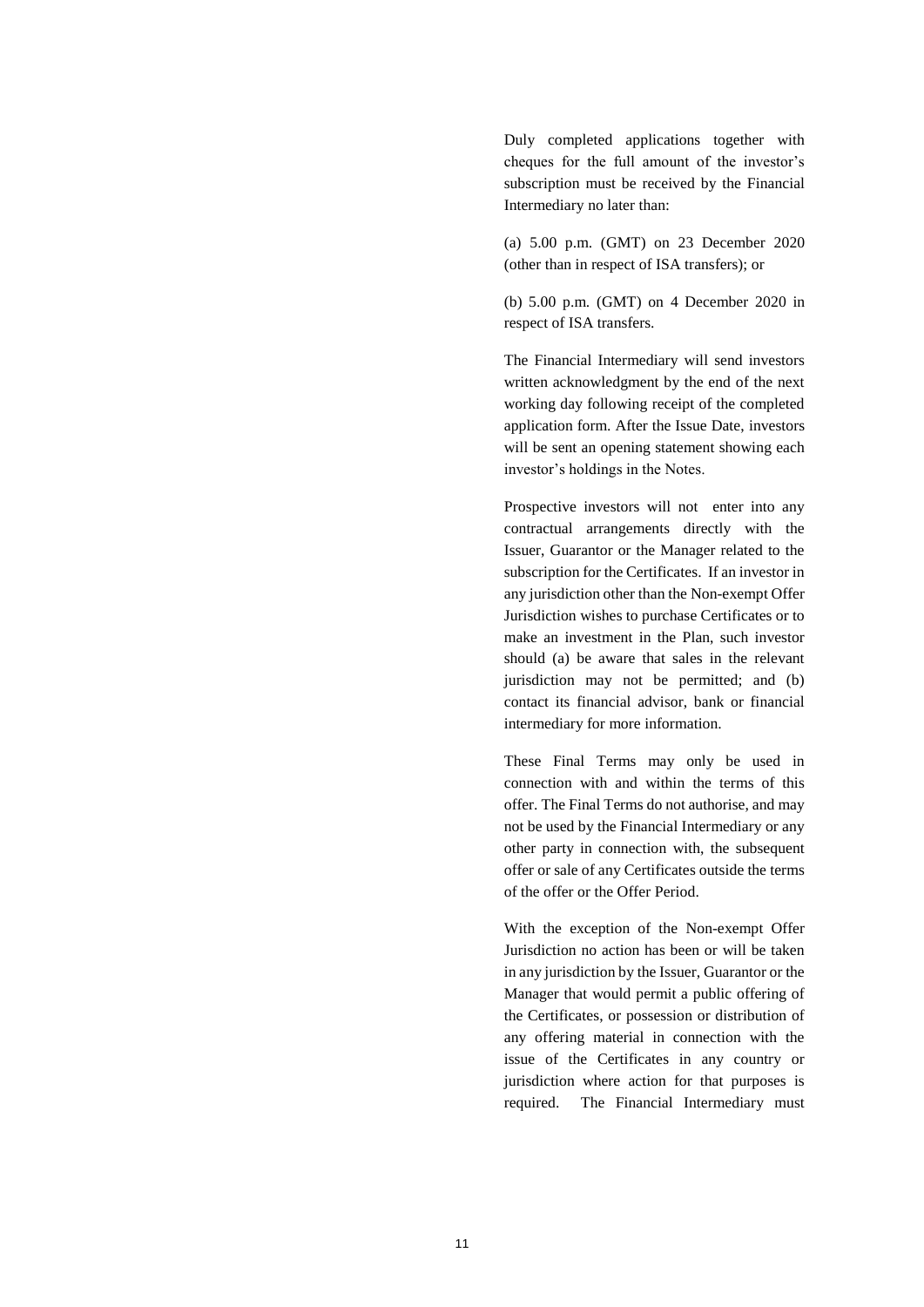|                                                                                                                                                     | comply with all applicable laws and regulations<br>in the Non-exempt Offer Jurisdiction in<br>connection with the offer and sale of Certificates<br>at its own expense.                                                                                                                                                                  |
|-----------------------------------------------------------------------------------------------------------------------------------------------------|------------------------------------------------------------------------------------------------------------------------------------------------------------------------------------------------------------------------------------------------------------------------------------------------------------------------------------------|
| Details of the minimum and/or maximum<br>amount of application:                                                                                     | A prospective investor in the Plan should contact<br>the Financial Intermediary for details of any<br>minimum and/or maximum amount of the<br>individual applications for an interest in the Plan.                                                                                                                                       |
| Description of possibility to reduce subscriptions<br>and manner for refunding excess amount paid by<br>applicants:                                 | A prospective investor in the Plan should contact<br>Financial Intermediary regarding<br>the<br>the<br>possibility of reducing their subscriptions during<br>the Offer Period and the manner for refunding<br>any excess amount paid.                                                                                                    |
| Details of the method and time limits for paying<br>up and delivering the Securities:                                                               | A prospective investor in the Plan should contact<br>the Financial Intermediary for details of the<br>method and time limits for paying up and<br>delivering an interest in the Plan.                                                                                                                                                    |
| Manner in and date on which results of the offer<br>are to be made public:                                                                          | The final amount of Certificates to be issued will<br>be determined based on market demand for an<br>investment in the Plan during the Offer Period<br>and will be published on the Luxembourg Stock<br>Exchange's website (www.bourse.lu) and at the<br>registered office of the Issuer and Guarantor on<br>or prior to the Issue Date. |
| Procedure for exercise of any right of pre-<br>emption, negotiability of subscription rights and<br>treatment of subscription rights not exercised: | A prospective investor in the Plan should contact<br>the Financial Intermediary for details of any right<br>of pre-emption, negotiability of subscription<br>rights and treatment of subscription rights not<br>exercised.                                                                                                               |
| Process for notification to applicants of the<br>amount allotted and indication whether dealing<br>may begin before notification is made:           | Prospective investors in the Plan will be notified<br>by the Financial Intermediary in accordance with<br>the arrangements in place between the Financial<br>Intermediary and its customers. For<br>the<br>avoidance of doubt no<br>dealings in<br>the<br>Certificates may take place prior to the Issue<br>Date.                        |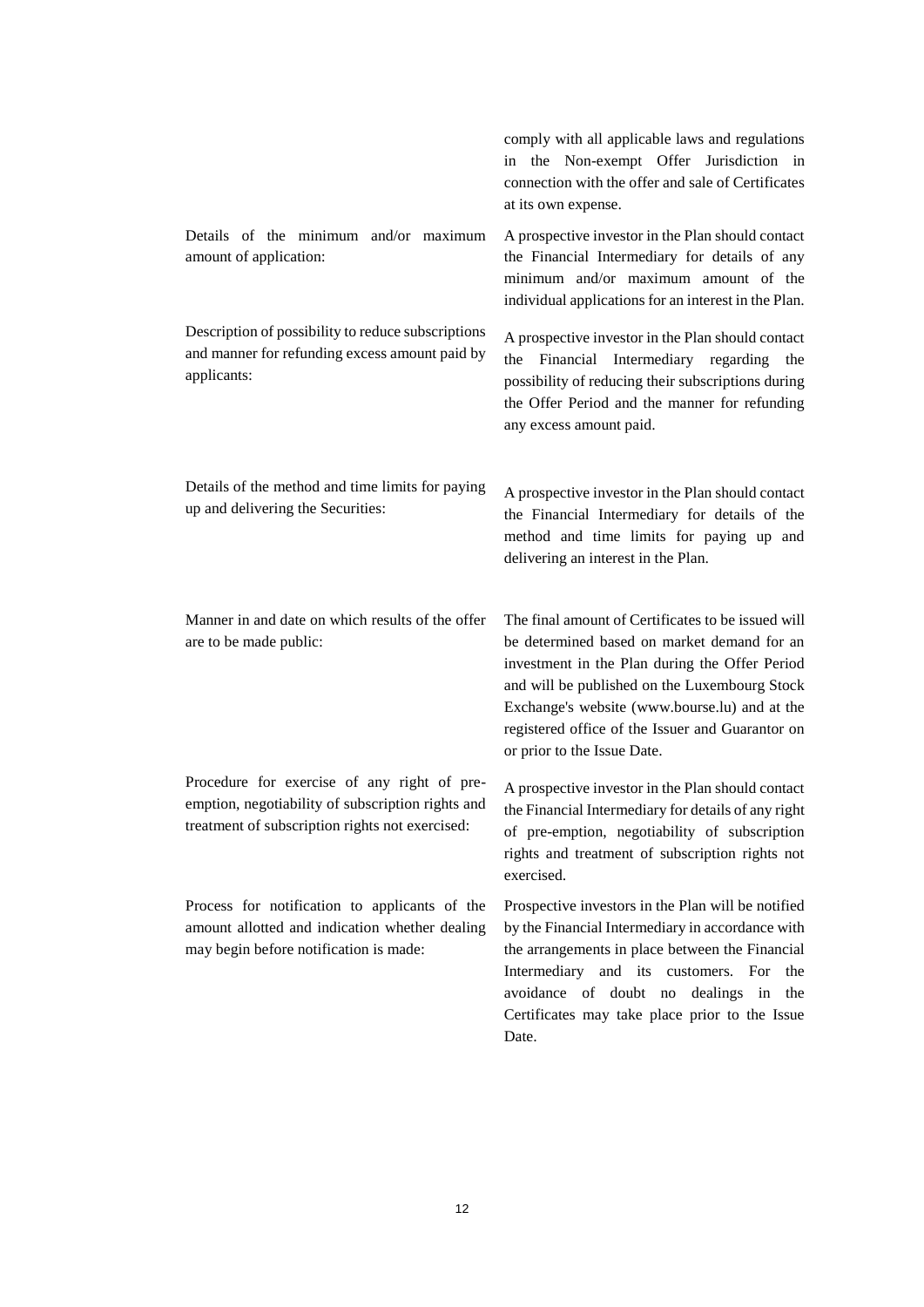| Amount of any expenses and taxes specifically<br>charged to the subscriber or purchaser:                                                                                                                                           | Prospective investors in the Plan should contact<br>the Financial Intermediary for details of any<br>expenses and taxes that would be specifically<br>charged in relation to any subscription of an<br>interest in the Plan. |
|------------------------------------------------------------------------------------------------------------------------------------------------------------------------------------------------------------------------------------|------------------------------------------------------------------------------------------------------------------------------------------------------------------------------------------------------------------------------|
| Name and address of the entities which have a<br>firm commitment to act as intermediairies in<br>secondary trading, providing liquidity through<br>bid and after rates and a description of the main<br>terms of their commitment: | None                                                                                                                                                                                                                         |
|                                                                                                                                                                                                                                    |                                                                                                                                                                                                                              |

## **7. Placing and Underwriting**

| $Name(s)$ and address(es), to the extent known to<br>the Issuer, of the placers in the various countries                                                                                | INVESTEC BANK PLC, 30 Gresham Street,<br>London, EC2V 7QP                                                                                                                                |
|-----------------------------------------------------------------------------------------------------------------------------------------------------------------------------------------|------------------------------------------------------------------------------------------------------------------------------------------------------------------------------------------|
| where the offer takes place:                                                                                                                                                            |                                                                                                                                                                                          |
| Name and address of the co-ordinator(s) of the<br>global offer and of single parts of the offer:                                                                                        | Not applicable                                                                                                                                                                           |
| Name and address of any paying agents and<br>depository agents in each country (in addition to<br>the Principal Security Agent):                                                        | Prospective investors in the Plan should contact<br>the Financial Intermediary for details of any<br>additional paying agents or depository agents<br>involved in the offer of the Plan. |
| Entities agreeing to underwrite the issue on a<br>firm commitment basis, and entities agreeing to<br>place the issue without a firm commitment or<br>under "best efforts" arrangements: | No underwriting commitment is undertaken by<br>the Manager or the Financial Intermediary.                                                                                                |

When the underwriting agreement has been or Not applicable will be reached:

Issuer is only offering to and selling to the Manager pursuant to and in accordance with terms agreed with the Manager. All sales to persons other than the Manager will be made by the Manager or person to whom it sells and/or otherwise makes arrangements with including the Financial Intermediary. The Issuer shall not be liable for any offers, sales or purchases of Certificates or beneficial interests in the Certificates pursuant to the Plan to persons (other than in respect of offers and sales to and purchasers of Certificates by the Manager and only then pursuant to the terms agreed with the Manager), which are made by the Manager or the Financial Intermediary in accordance with the arrangements in place between any such Manager or the Financial Intermediary and its customers.

The Manager has acknowledged and agreed and the Financial Intermediary will be required by the Manager to acknowledge and agree that for the purpose of offer(s) of the Certificates, the Issuer will not allow the Certificates to be publicly offered in any other European Economic Area Member State; accordingly the Certificates may only be publicly offered in the Non-exempt Offer Jurisdiction or offered to qualified investors (as defined in the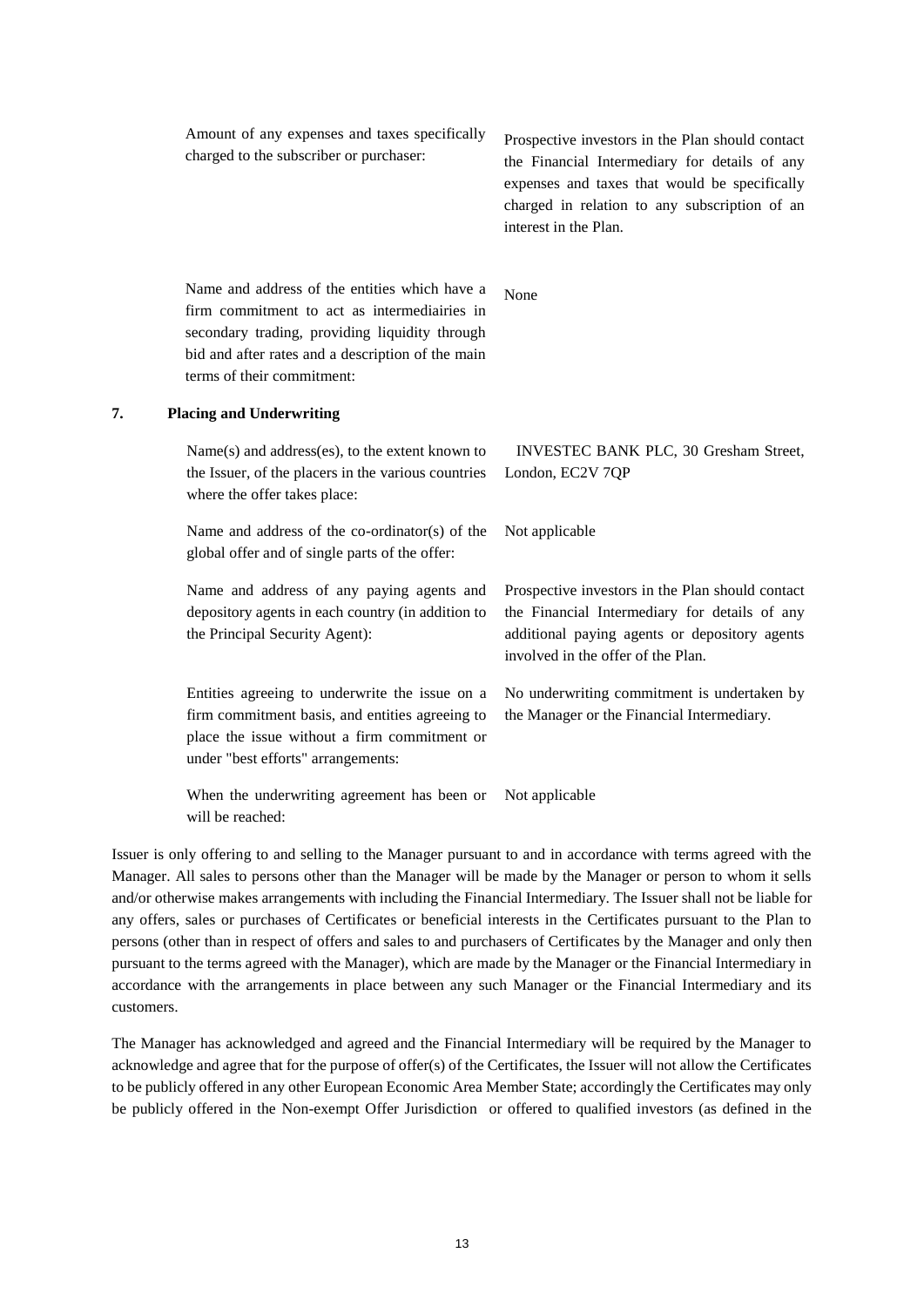Prospectus Regulation) in any other European Economic Area Member States and that all offers of Certificates by it will be made only in accordance with the selling restrictions set forth in the Base Prospectus and the provisions of these Final Terms and in compliance with all applicable laws and regulations.

# **8. EU Benchmark Regulation**

EU Benchmarks Regulation: Article 29(2) statement on benchmarks: Applicable:

Amounts payable under the Certificates are calculated by reference to the FTSE100, which is provided by FTSE International Limited.

As at the date of these Final Terms, FTSE International Limited is included in the register of administrators and benchmarks established and maintained by the European Securities and Markets Authority pursuant to Article 36 of the Benchmark Regulation.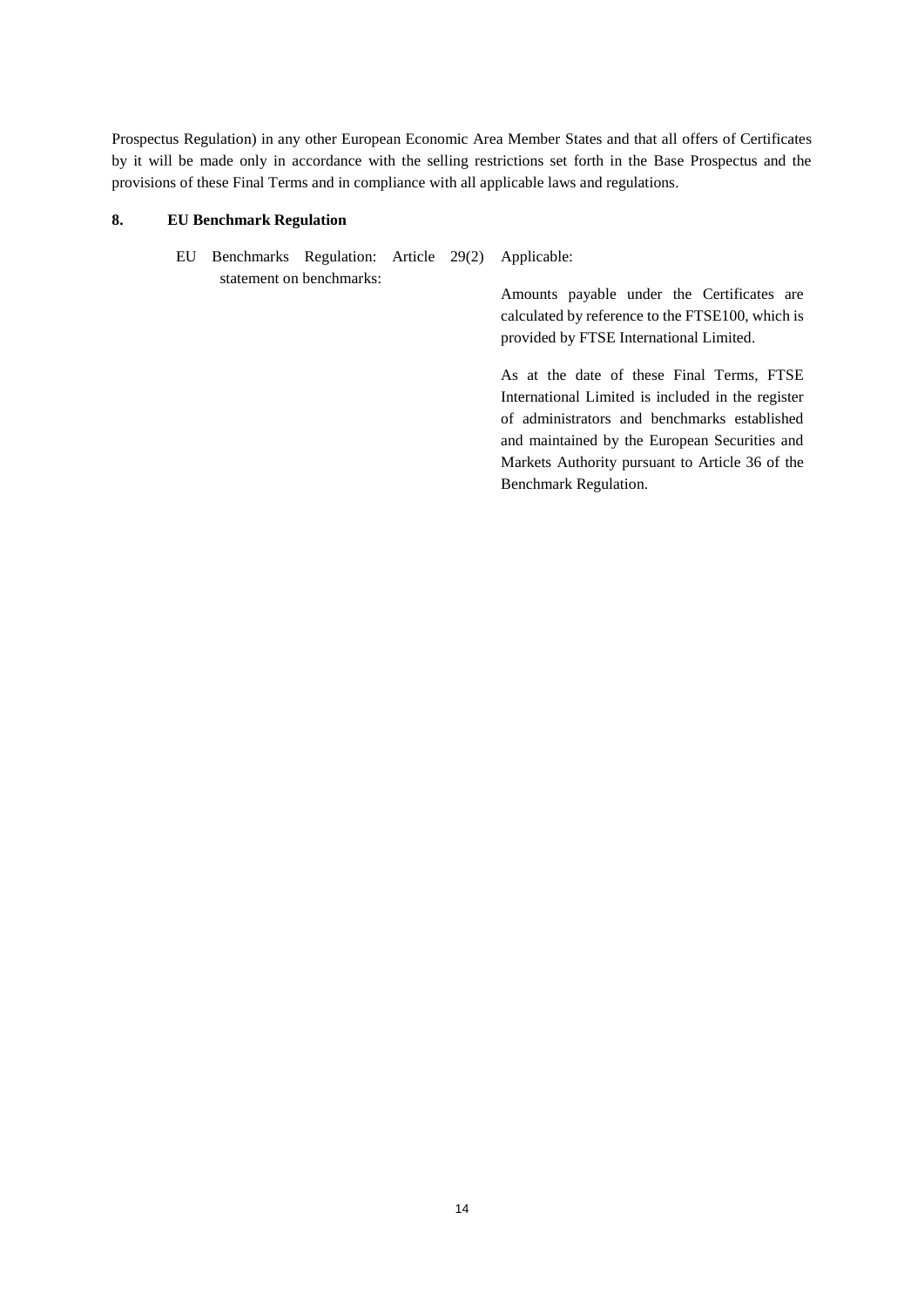# **Summary**

# **Section A – Introduction and Warnings**

## *Warnings*

### This summary should be read as an introduction to the Base Prospectus and the applicable Final Terms.

Any decision to invest in any Securities should be based on a consideration of the Base Prospectus as a whole, including any documents incorporated by reference and the applicable Final Terms.

Investors may be exposed to a partial or total loss of their investment.

Where a claim relating to information contained in the Base Prospectus and the applicable Final Terms is brought before a court in a Member State of the European Economic Area, the plaintiff may, under the national legislation of the Member State where the claim is brought, be required to bear the costs of translating the Base Prospectus and the applicable Final Terms before the legal proceedings are initiated.

Civil liability in any such Member State attaches to the Issuer or the Guarantor solely on the basis of this summary, including any translation hereof, but only if it is misleading, inaccurate or inconsistent when read together with the other parts of the Base Prospectus and the applicable Final Terms or it does not provide, when read together with the other parts of the Base Prospectus and the applicable Final Terms, key information in order to aid investors when considering whether to invest in the Securities.

You are about to purchase a product that is not simple and may be difficult to understand.

#### **Name and international securities identification number (ISIN) of the securities**

GBP "Athena" Certificates linked to Preference Share Certificates - The securities are Certificates. International Securities Identification Number ("**ISIN**"): XS2191295562.

**Identity and contact details of the issuer**

BNP Paribas Issuance B.V. (the "**Issuer**"), Herengracht 595, 1017 CE Amsterdam, the Netherlands (telephone number: +31(0)88 738 0000). The legal entity identifier of the Issuer is 7245009UXRIGIRYOBR48.

## **Identity and contact details of the offeror and / or person asking for admission to trading**

Person asking for admission to trading : BNP Paribas Issuance B.V. (the "Issuer"), Herengracht 595, 1017 CE Amsterdam, the Netherlands (telephone number: +31(0)88 738 0000).

## **Identity and contact details of the competent authority approving the prospectus**

Autorité des Marchés Financiers ("**AMF**"), 17, place de la Bourse, 75082 Paris Cedex 02, France - +33(0)1 53 45 60 00 - www.amf-france.org

## **Date of approval of the prospectus**

The Base Prospectus has been approved on 2 June 2020 under the approval number 20-233 by the AMF, as supplemented from time to time.

# **Section B - Key information on the issuer**

### *Who is the issuer of the securities?*

## **Domicile / legal form / LEI / law under which the issuer operates / country of incorporation**

BNPP B.V. was incorporated in the Netherlands as a private company with limited liability under Dutch law having its registered office at Herengracht 595, 1017 CE Amsterdam, the Netherlands. Legal entity identifier (LEI): 7245009UXRIGIRYOBR48. BNPP B.V.'s long term credit rating is A+ with a negative outlook (S&P Global Ratings Europe Limited) and BNPP B.V.'s short term credit rating is A-1 (S&P Global Ratings Europe Limited).

#### **Principal activities**

The principal activity of the Issuer is to issue and/or acquire financial instruments of any nature and to enter into related agreements for the account of various entities within the BNPP Group.

The assets of BNPP B.V. consist of the obligations of other BNPP Group entities. Holders of securities issued by BNPP B.V. will, subject to the provisions of the Guarantee issued by BNPP, be exposed to the ability of BNPP Group entities to perform their obligations towards BNPP B.V.

#### **Major shareholders**

BNP Paribas holds 100 per cent. of the share capital of BNPP B.V.

## **Identity of the issuer's key managing directors**

The Managing Director of the Issuer is BNP Paribas Finance B.V. The Managing Directors of BNP Paribas Finance B.V. are Edwin Herskovic, Erik Stroet, Folkert van Asma, Richard Daelman, Geert Lippens and Matthew Yandle.

## **Identity of the issuer's statutory auditors**

Mazars N.V. are the auditors of the Issuer. Mazars N.V. is an independent public accountancy firm in the Netherlands registered with the NBA (*Nederlandse Beroepsorganisatie van Accountants*).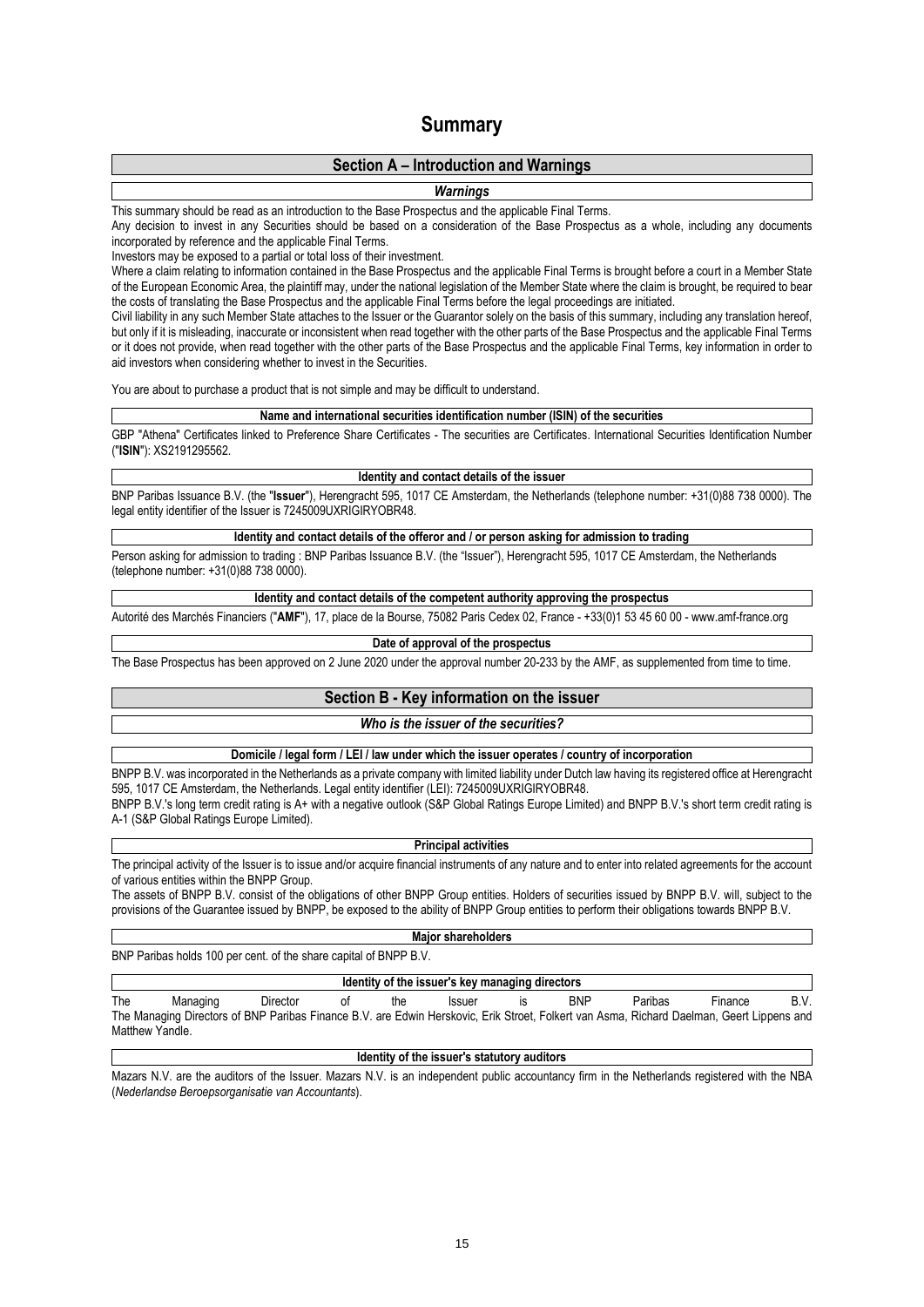| What is the key financial information regarding the issuer? |            |            |            |                      |  |
|-------------------------------------------------------------|------------|------------|------------|----------------------|--|
| Key financial information                                   |            |            |            |                      |  |
| Income statement                                            |            |            |            |                      |  |
| Comparative interim from same                               |            |            |            |                      |  |
|                                                             | Year       | Year -1    | Interim    | period in prior year |  |
| In $\epsilon$                                               | 31/12/2019 | 31/12/2018 | 30/06/2019 | 30/06/2018           |  |
| Operating profit/loss                                       | 47.976     | 39.967     | 27.516     | 18.012               |  |

| <b>Balance sheet</b>                                                 |               |               |               |                                                       |  |  |  |
|----------------------------------------------------------------------|---------------|---------------|---------------|-------------------------------------------------------|--|--|--|
|                                                                      |               |               |               | Comparative interim from same                         |  |  |  |
|                                                                      | Year          | Year -1       | Interim       | period in prior year                                  |  |  |  |
| In $\epsilon$                                                        | 31/12/2019    | 31/12/2018    | 30/06/2019    | 30/06/2018                                            |  |  |  |
| Net financial debt (long term debt plus short                        | 64,938,742,67 | 56,232,036,93 | 67,131,860,33 | 57,942,958,626                                        |  |  |  |
| term debt minus cash)                                                | h             |               |               |                                                       |  |  |  |
| Current ratio (current assets/current<br>liabilities)                | 1.0           | 1.0           | 1.0           | 1.0                                                   |  |  |  |
| Debt to equity ratio (total liabilities/total<br>shareholder equity) | 112.828       | 103.624       | 119.864       | 109.849                                               |  |  |  |
| Interest cover ratio (operating                                      | No interest   | No interest   | No interest   | No interest expenses                                  |  |  |  |
| income/interest expense)                                             | expenses      | expenses      | expenses      |                                                       |  |  |  |
| <b>Cash flow statement</b>                                           |               |               |               |                                                       |  |  |  |
|                                                                      | Year          | Year -1       | Interim       | Comparative interim from same<br>period in prior year |  |  |  |
|                                                                      |               |               |               |                                                       |  |  |  |
| In $\epsilon$                                                        | 31/12/2019    | 31/12/2018    | 30/06/2019    | 30/06/2018                                            |  |  |  |
| Net Cash flows from operating activities                             | 661.222       | $-153.286$    | 349.674       | $-141,284$                                            |  |  |  |
| Net Cash flows from financing activities                             |               |               |               |                                                       |  |  |  |
| Net Cash flow from investing activities                              |               |               | 0             |                                                       |  |  |  |

#### **Qualifications in the audit report**

Not applicable, there are no qualifications in any audit report on the historical financial information included in the Base Prospectus.

#### *What are the key risks that are specific to the issuer?*

Not applicable. BNPP B.V. is an operating company. The creditworthiness of BNPP B.V. depends on the creditworthiness of BNPP.

## **Section C - Key Information on the securities**

#### *What are the main features of the securities?*

# **Type, class and ISIN**

GBP "Athena" Certificates linked to Preference Share Certificates - The securities are Certificates. International Securities Identification Number ("**ISIN**"): XS2191295562.

## **Currency / denomination / par value / number of securities issued / term of the securities**

The currency of the Securities is Pound Sterling ("GBP"). The Securities have a par value of GBP 1. Up to 5,000,000 Securities will be issued. The Securities will be redeemed on 18 January 2027.

|           |     |     | <b>Rights attached to the securities</b>                                                                                                                                                  |     |          |    |         |      |
|-----------|-----|-----|-------------------------------------------------------------------------------------------------------------------------------------------------------------------------------------------|-----|----------|----|---------|------|
|           |     |     | <i>Negative pledge</i> - The terms of the Securities will not contain a negative pledge provision.<br>Events of Default - The terms of the Securities will not contain events of default. |     |          |    |         |      |
| Governina | law | The | Securities                                                                                                                                                                                | are | aoverned | bv | Enalish | law. |

The objective of this product is to provide you with a return based on the performance of FTSE100 Index. This product has a fixed term and will redeem on the Redemption Date unless redeemed early in accordance with the Automatic Early Redemption provisions below. Unless the product has been redeemed early, the following provisions would apply.

On the Redemption Date you will receive in respect of each certificate:

 1. If the Final Reference Level is greater than or equal to 100% of the Initial Reference Level: a payment in cash equal to 145.60% of the Notional Amount.

2. If the Final Reference Level is less than 100% of the Initial Reference Level:

a. If a Barrier Event has not occurred: a payment in cash equal to the Notional Amount.

 b. If a Barrier Event has occurred: a payment in cash equal to the Notional Amount decreased by the Performance of the Underlying. In this case you will suffer a partial or total loss of the Notional Amount.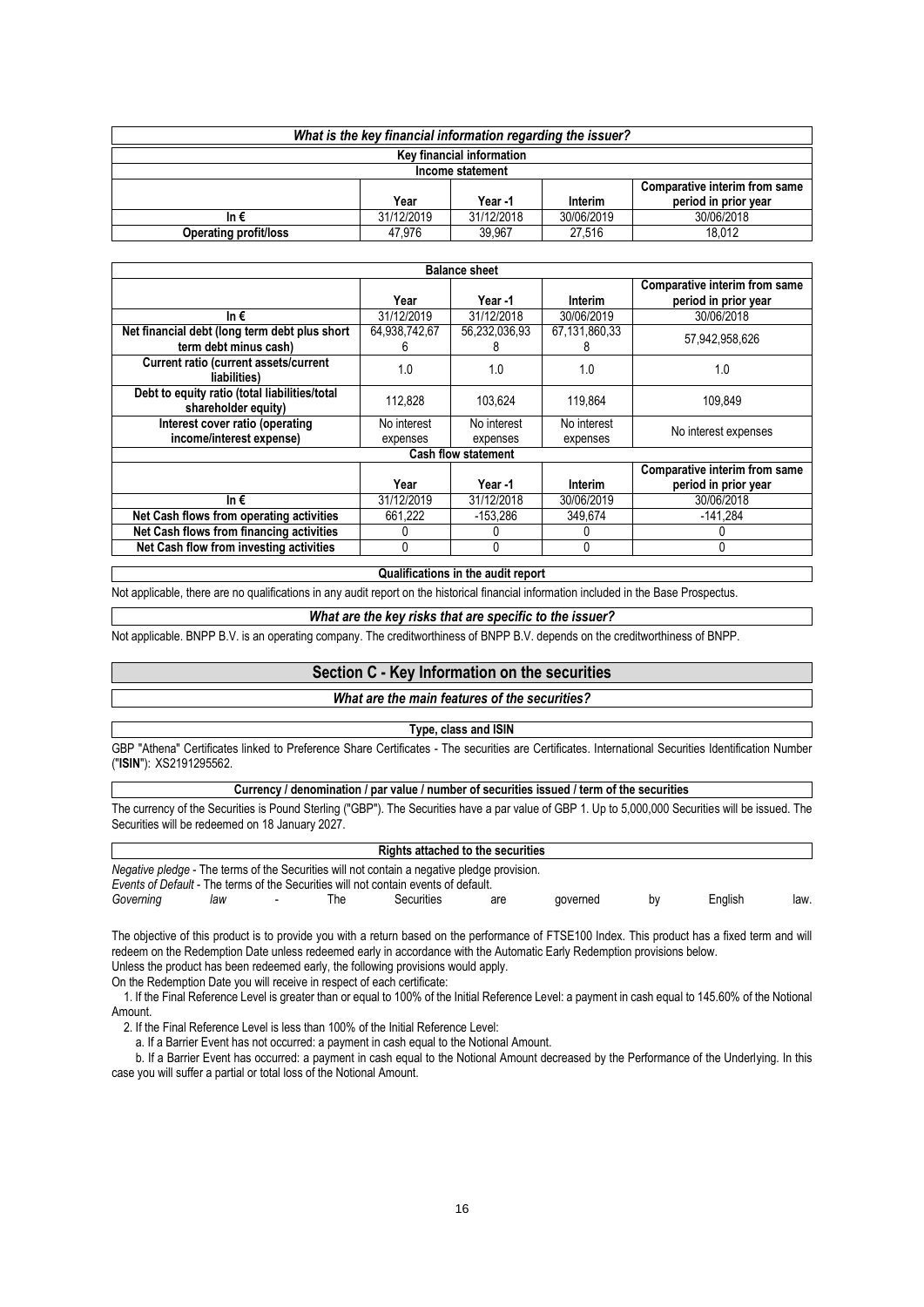Automatic Early Redemption: If, on any Autocall Valuation Date, the arithmetic average of the closing level of the Underlying on the Averaging Dates is greater than or equal to the relevant Autocall Barrier, the product will be redeemed on the corresponding Early Redemption Date. You will receive for each certificate a payment in cash equal to the Notional Amount plus a premium based on the relevant Exit Rate.

## **Where:**

A Barrier Event shall be deemed to occur if the Final Reference Level is below the Barrier.

The Performance of an Underlying is the difference between its Final Reference Level and its Initial Reference Level, divided by its Initial Reference Level, expressed in absolute value.

**- The Initial Reference Level is the closing level of the Underlying on the Strike Date.** 

The Final Reference Level is the arithmetic average of the closing levels of the Underlying on the Final Averaging Dates.

|                                   | . .             |                                          | $\sim$ |
|-----------------------------------|-----------------|------------------------------------------|--------|
| <b>Strike Date</b>                | 11 January 2021 | <b>Issue Price</b>                       | 100%   |
| <b>Issue Date</b>                 | 11 January 2021 | <b>Product Currency</b>                  | GBP    |
| <b>Redemption Valuation Date</b>  | 11 January 2027 | <b>Notional Amount (per</b><br>(lificate | GBP 1  |
| <b>Redemption Date (maturity)</b> | 18 January 2027 |                                          |        |

| <b>Averaging Dates</b> | 5 January 2022, 6 January 2022, 7 January 2022, 10 January 2022 and 11 January 2022 |
|------------------------|-------------------------------------------------------------------------------------|
|                        | 5 January 2023, 6 January 2023, 9 January 2023, 10 January 2023 and 11 January 2023 |
|                        | 5 January 2024, 8 January 2024, 9 January 2024, 10 January 2024 and 11 January 2024 |
|                        | 7 January 2025, 8 January 2025, 9 January 2025, 10 January 2025 and 13 January 2025 |
|                        | 6 January 2026, 7 January 2026, 8 January 2026, 9 January 2026 and 12 January 2026  |

| <b>Barrier</b>                  | 60% of the Initial Reference Level                                                           | <b>Autocall Valuation Date(s)</b> | 11 January 2022, 11 January 2023,<br>11 January 2024, 13 January 2025<br>and 12 January 2026 |  |  |
|---------------------------------|----------------------------------------------------------------------------------------------|-----------------------------------|----------------------------------------------------------------------------------------------|--|--|
| <b>Early Redemption Date(s)</b> | 18 January 2022, 18 January 2023,<br>18 January 2024, 20 January 2025<br>and 19 January 2026 | <b>Autocall Barrier(s)</b>        | 100% of the Initial Reference Level                                                          |  |  |
| <b>Exit Rate(s)</b>             | 7.60%, 15.20%, 22.80%, 30.40%<br>and 38% of the Notional Amount                              | <b>Final Averaging Date(s)</b>    | 05 January 2027, 06 January 2027,<br>07 January 2027, 08 January 2027<br>and 11 January 2027 |  |  |
|                                 |                                                                                              |                                   |                                                                                              |  |  |
| <b>Underlvina</b>               |                                                                                              | <b>Bloomberg Code</b>             |                                                                                              |  |  |
| FTSE100<br>UKX                  |                                                                                              |                                   |                                                                                              |  |  |

*Meetings* - The terms of the Securities will contain provisions for calling meetings of holders of such Securities to consider matters affecting their interests generally. These provisions permit defined majorities to bind all holders, including holders who did not attend and vote at the relevant meeting and holders who voted in a manner contrary to the majority.

*Representative of holders* - No representative of the Holders has been appointed by the Issuer.

#### **Seniority of the securities**

The Securities are unsubordinated and unsecured obligations of the Issuer and rank *pari passu* among themselves.

### **Restrictions on the free transferability of the securities**

There are no restrictions on the free transferability of the Securities.

**Dividend or payout policy**

Not Applicable

*Where will the securities be traded?*

**Admission to trading**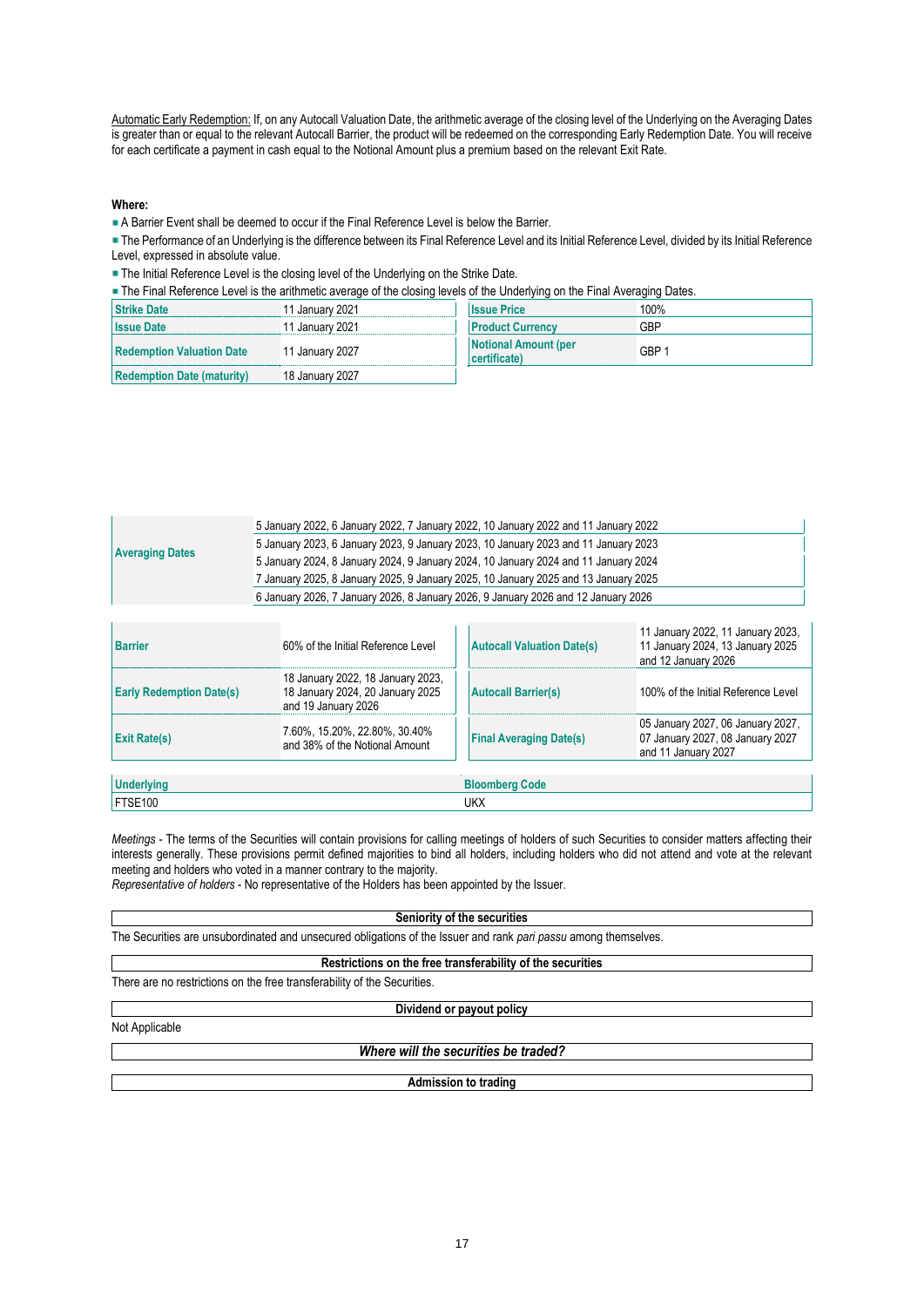Application will be made by the Issuer (or on its behalf) for the Securities to be admitted to trading on the Luxembourg Stock Exchange (Regulated Market).

#### *Is there a guarantee attached to the securities?*

#### **Nature and scope of the guarantee**

The obligations under the guarantee are senior preferred obligations (within the meaning of Article L.613-30-3-I-3° of the French Code monétaire et financier) and unsecured obligations of BNPP and will rank pari passu with all its other present and future senior preferred and unsecured obligations subject to such exceptions as may from time to time be mandatory under French law.

In the event of a bail-in of BNPP but not BNPP B.V., the obligations and/or amounts owed by BNPP under the quarantee shall be reduced to reflect any such modification or reduction applied to liabilities of BNPP resulting from the application of a bail-in of BNPP by any relevant regulator (including in a situation where the Guarantee itself is not the subject of such bail-in).

The Guarantor unconditionally and irrevocably guarantees to each Holder that, if for any reason BNPP B.V. does not pay any sum payable by it or perform any other obligation in respect of any Securities on the date specified for such payment or performance the Guarantor will, in accordance with the Conditions pay that sum in the currency in which such payment is due in immediately available funds or, as the case may be, perform or procure the performance of the relevant obligation on the due date for such performance.

#### **Description of the guarantor**

The Securities will be unconditionally and irrevocably guaranteed by BNP Paribas ("BNPP" or the "Guarantor") pursuant to an English law deed of guarantee executed by BNPP 2 June 2020 (the "Guarantee"). The Guarantor was incorporated in France as a société anonyme under French law and licensed as a bank having its head office at 16, boulevard

des Italiens - 75009 Paris, France. Legal entity identifier (LEI): R0MUWSFPU8MPRO8K5P83. BNPP's long-term credit ratings are A+ with a negative outlook (S&P Global Ratings Europe Limited), Aa3 with a stable outlook (Moody's Investors Service Ltd.), AA- with a "rating watch negative" outlook (Fitch France S.A.S.) and AA (low) with a stable outlook (DBRS Limited) and BNPP's shortterm credit ratings are A-1 (S&P Global Ratings Europe Limited), P-1 (Moody's Investors Service Ltd.), F1+ (Fitch France S.A.S.) and R-1 (middle) (DBRS Limited).

BNP Paribas, Europe's leading provider of banking and financial services, has four domestic Retail Banking markets in Europe, namely in France, Belgium, Italy and Luxembourg. It operates in 71 countries and has more than 197,000 employees, including nearly 150,000 in Europe. BNP Paribas holds key positions in its two main businesses:

- Retail Banking and Services, which includes:

*Domestic Markets*, comprising: French Retail Banking (FRB), BNL banca commerciale (BNL bc), Italian retail banking, Belgian Retail Banking (BRB), Other Domestic Markets activities including Arval, BNP Paribas Leasing Solutions, Personal Investors, Nickel and Luxembourg Retail Banking (LRB);

*International Financial Services*, comprising: Europe-Mediterranean, BancWest, Personal Finance, Insurance, Wealth and Asset Management; - Corporate and Institutional Banking (CIB): Corporate Banking, Global Markets, Securities Services.

BNP Paribas SA is the parent company of the BNP Paribas Group.

Main shareholders as at 30 June 2020 : Société Fédérale de Participations et d'Investissement ("SFPI") a public-interest société anonyme (public limited company) acting on behalf of the Belgian State holding 7.7% of the share capital; BlackRock Inc. holding 6.1% of the share capital; Grand Duchy of Luxembourg holding 1.0% of the share capital.

| Key financial information for the purpose of assessing the guarantor's ability to fulfil its commitments under the guarantee |            |            |            |            |                                                          |  |  |  |
|------------------------------------------------------------------------------------------------------------------------------|------------|------------|------------|------------|----------------------------------------------------------|--|--|--|
| Income statement                                                                                                             |            |            |            |            |                                                          |  |  |  |
|                                                                                                                              | Year       | Year-1     | Year-2     | Interim    | Comparative interim<br>from same period in<br>prior year |  |  |  |
| In millions of euros                                                                                                         | 31/12/2019 | 31/12/2018 | 31/12/2017 | 30/06/2020 | 30/06/2019                                               |  |  |  |
| Net interest income                                                                                                          | 21.127     | 21.062     | 21.191     | 10.107     | 10.498                                                   |  |  |  |
| Net fee and commission income                                                                                                | 9,365      | 9.207      | 9,430      | 4.795      | 4.469                                                    |  |  |  |
| Net<br>financial<br>gain<br>on<br>instruments                                                                                | 7.464      | 6.118      | 7.112      | 4.025      | 3.910                                                    |  |  |  |
| <b>Revenues</b>                                                                                                              | 44.597     | 42.516     | 43.161     | 25.563     | 22.368                                                   |  |  |  |
| <b>Cost of Risk</b>                                                                                                          | $-3.203$   | $-2.764$   | $-2.907$   | $-2.873$   | $-1.390$                                                 |  |  |  |
| <b>Operating Income</b>                                                                                                      | 10.057     | 9.169      | 10.310     | 4.195      | 5.094                                                    |  |  |  |
| attributable<br>Net income<br>to<br>equity holders                                                                           | 8.173      | 7,526      | 7,759      | 3,581      | 4,386                                                    |  |  |  |
| Earnings per share (in euros)                                                                                                | 6.21       | 5.73       | 6.05       | 2.69       | 3.35                                                     |  |  |  |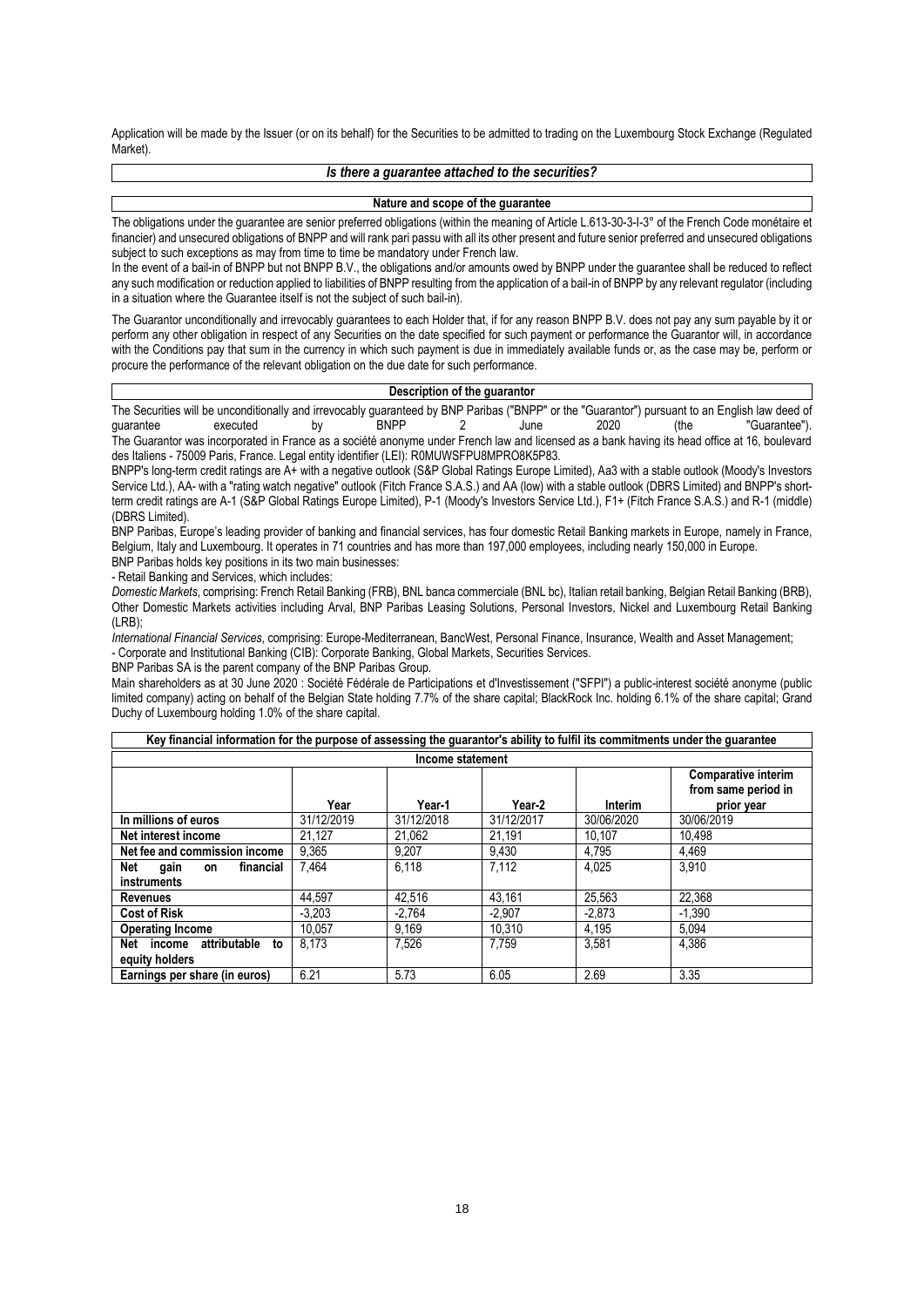| <b>Balance sheet</b>               |            |            |            |            |                                                   |  |  |
|------------------------------------|------------|------------|------------|------------|---------------------------------------------------|--|--|
|                                    |            |            |            |            | <b>Comparative interim</b><br>from same period in |  |  |
|                                    | Year       | Year-1     | Year-2     | Interim    | prior year                                        |  |  |
| In millions of euros               | 31/12/2019 | 31/12/2018 | 31/12/2017 | 30/06/2020 | 30/06/2019                                        |  |  |
| Total assets                       | 2,164,713  | 2.040.836  | 1,952,166  | 2,622,988  | 2,372,620                                         |  |  |
| <b>Debt securities</b>             | 221.336    | 206,359    | 198,646    | 224,303    | 230,086                                           |  |  |
| Of which mid long term Senior      | 88.466*    | 88,381*    | 88,432     | n.a        | n.a                                               |  |  |
| Preferred                          |            |            |            |            |                                                   |  |  |
| Subordinated debt                  | 20.896     | 18.414     | 16.787     | 22.555     | 19.507                                            |  |  |
| Loans and receivables from         | 805,777    | 765,871    | 735,013    | 828,053    | 793,960                                           |  |  |
| customers (net)                    |            |            |            |            |                                                   |  |  |
| <b>Deposits from customers</b>     | 834,667    | 796,548    | 760,941    | 963,183    | 833,265                                           |  |  |
| Shareholders' equity<br>(Group     | 107.453    | 101.467    | 101.983    | 111.469    | 104.135                                           |  |  |
| share)                             |            |            |            |            |                                                   |  |  |
| <b>Doubtful</b><br>loans/<br>gross | 2.2%       | 2.6%       | 3.3%       | 2.2%       | 2.5%                                              |  |  |
| outstandings**                     |            |            |            |            |                                                   |  |  |
| Common Equity Tier 1 capital       | 12.1%      | 11.8%      | 11.9%      | 12.4%      | 11.9%                                             |  |  |
| (CET1) ratio                       |            |            |            |            |                                                   |  |  |
| <b>Total Capital Ratio</b>         | 15.5%      | 15%        | 14.8%      | 15.9%      | 15.2%                                             |  |  |
| Leverage Ratio<br>141              | 4.6%       | 4.5%       | 4.6%       | 4%         | 4.1%                                              |  |  |

(\*) Regulatory scope

(\*\*) Impaired loans (stage 3) to customers and credit institutions, not netted of guarantees, including on-balance sheet and off-balance sheet and debt securities measured at amortized costs or at fair value through shareholders' equity reported on gross outstanding loans to customers and credit institutions, on-balance sheet and off-balance sheet and including debt securities measured at amortized costs or at fair value through shareholders' equity (excluding insurance).

#### **Most material risk factors pertaining to the guarantor**

**1.** A substantial increase in new provisions or a shortfall in the level of previously recorded provisions exposed to credit risk and counterparty risk could adversely affect the BNP Paribas Group's results of operations and financial condition

**2.** An interruption in or a breach of the BNP Paribas Group's information systems may cause substantial losses of client or customer information, damage to the BNP Paribas Group's reputation and result in financial losses

**3.** The BNP Paribas Group may incur significant losses on its trading and investment activities due to market fluctuations and volatility

**4.** Adjustments to the carrying value of the BNP Paribas Group's securities and derivatives portfolios and the BNP Paribas Group's own debt could have an adverse effect on its net income and shareholders' equity

**5.** The BNP Paribas Group's access to and cost of funding could be adversely affected by a resurgence of financial crises, worsening economic conditions, rating downgrades, increases in sovereign credit spreads or other factors

**6.** Adverse economic and financial conditions have in the past had and may in the future have an impact on the BNP Paribas Group and the markets in which it operates

**7.** Laws and regulations adopted in recent years, particularly in response to the global financial crisis, as well as new legislative proposals, may materially impact the BNP Paribas Group and the financial and economic environment in which it operates

**8.** The BNP Paribas Group may incur substantial fines and other administrative and criminal penalties for noncompliance with applicable laws and regulations, and may also incur losses in related (or unrelated) litigation with private parties

**9.** Epidemics and pandemics, including the ongoing coronavirus (COVID-19) pandemic and their economic consequences may adversely affect the Group's business, operations and financial condition

| What are the key risks that are specific to the securities? |  |
|-------------------------------------------------------------|--|
|-------------------------------------------------------------|--|

#### **Most material risk factors specific to the securities**

There are also risks associated with the Securities, including:

#### **1. Risks related to the structure of the securities:**

The return on the Securities depends on the performance of the Underlying Reference(s) and whether knock-in or knock out features apply. Autocallable Products include automatic early redemption mechanisms. Depending on the applicable formula, if an automatic early redemption event occurs investors may be exposed to a partial loss of their investment. Investors may be exposed to a partial or total loss of their investment.

## **2. Risks related to the underlying and its disruption and adjustments:**

BNPP B.V. and BNPP may issue Preference Share Certificates, as more fully described in the "Annex to the Additional Terms and Conditions for Preference Share Certificates". If as a result of the performance of the Preference Share Underlying, the performance of the preference shares is negative, the value of the Preference Share Certificates will be adversely affected. Purchasers of Preference Share Certificates risk losing all or a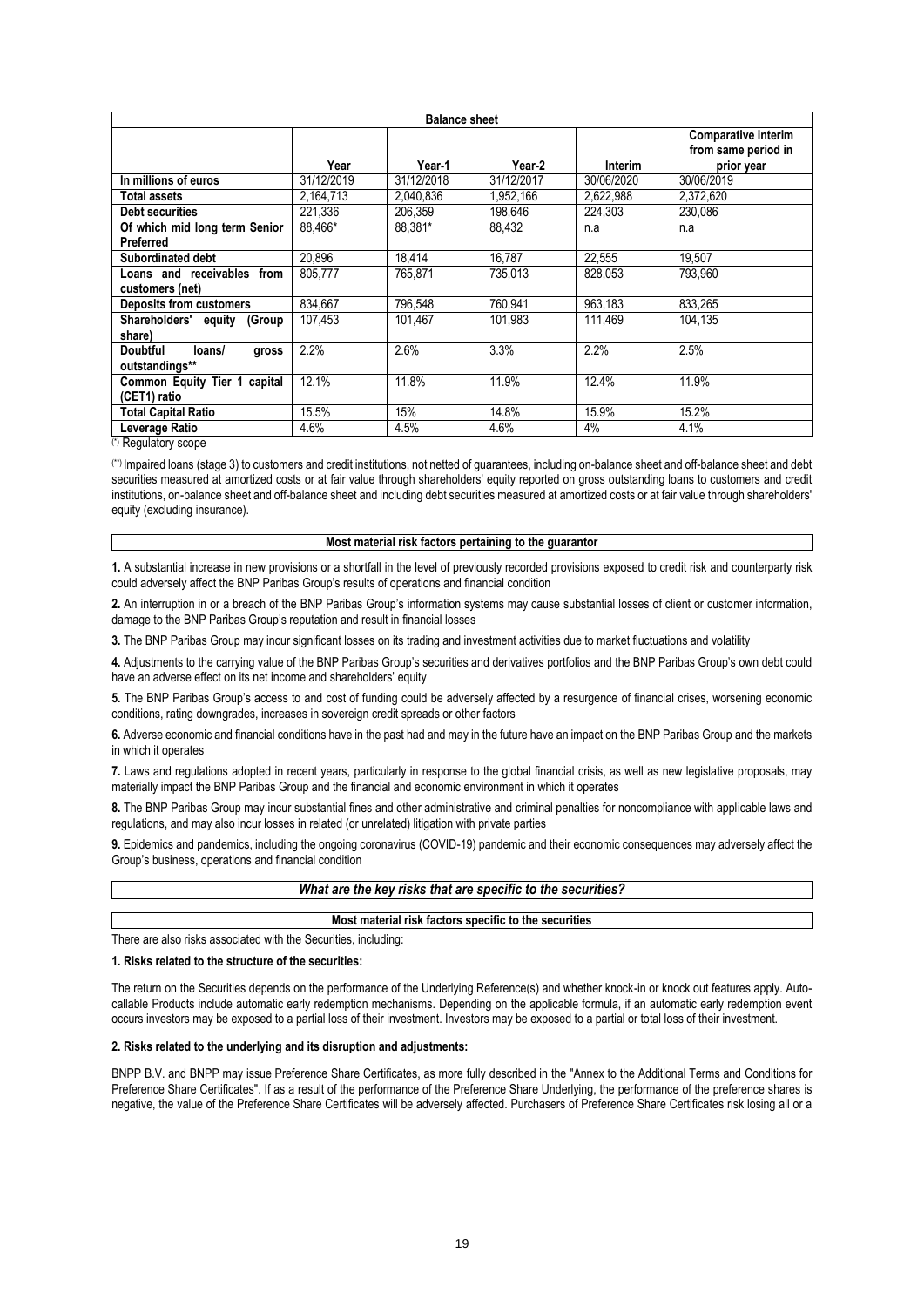part of their investment if the value of the preference shares does not move in the anticipated direction. The Issuer will redeem the Preference Share Certificates in whole at the Early Redemption Amount if, in the determination of the Calculation Agent, an illegality, force majeure, Potential Adjustment Event, Additional Disruption Event, Optional Additional Disruption Event or Extraordinary Event occurs or if the Preference Share Issuer delivers a notice to the Issuer in respect of early redemption of the preference shares. The Early Redemption Amount may be less (and in certain circumstances, significantly less) than investors' initial investment and Holders will not benefit from any appreciation of the preference shares that may occur following such redemption. Holders will also face this risk if the Preference Share Certificates include an auto-call feature which triggers an automatic early redemption of the Preference Share Certificates if the performance of the Preference Share **Share Share Conditions** Underlying conditions. Satisfies certain conditions. Holders of Preference Share Certificates are exposed to the credit risk of the Preference Share Issuer, as Preference Share Certificates are linked to the performance of the relevant preference shares issued by the Preference Share Issuer. The Preference Share Issuer is not an operating company whose sole business activity is the issue of redeemable preference shares and does not otherwise have any cashflows. As its funds are limited, a deterioration in the creditworthiness of or any misappropriation of funds or other fraudulent action by the Preference Share Issuer (or person acting on its behalf) would have a significant adverse effect on the value of the preference shares, and thus, a significant adverse effect on the value of the Preference Share Certificates.

### **3. Risks related to the trading markets of the securities:**

The trading price of the Securities may be affected by a number of factors including, but not limited to, the relevant price, value or level of the Underlying Reference(s), the time remaining until the scheduled redemption date of the Securities, the actual or implied volatility associated with the Underlying Reference(s) and the correlation risk of the relevant Underlying Reference(s). The possibility that the value and trading price of the Securities will fluctuate (either positively or negatively) depends on a number of factors, which investors should consider carefully before purchasing or selling Securities.

#### **4. Legal risks:**

The terms of the Securities will contain provisions for calling meetings of holders of such Securities to consider matters affecting their interests generally. These provisions permit defined majorities to bind all holders, including holders who did not attend and vote at the relevant meeting and holders who voted in a manner contrary to the majority.

# **Section D - Key Information on the offer of securities to the public and/or admission to trading on a regulated market**

# *Under which conditions and timetable can I invest in this security?*

#### **General terms, conditions and expected timetable of the offer**

The securities will be offered to the public from and including November 09th, 2020 to and including December 23th, 2020, subject to any early closing or extension of the offer period.

Application will be made by the Issuer (or on its behalf) for the Securities to be admitted to trading on the Luxembourg Stock Exchange (Regulated Market).

#### **Estimate of the total expenses of the issue and/or offer, including estimated expenses charged to the investor by the issuer or the offeror**

No expenses will be charged to the investors by the issuer.

## *Who is the offeror and/or the person asking for admission to trading?*

#### **Description of the offeror and / or person asking for admission to trading**

Person asking for admission to trading : BNP Paribas Issuance B.V. (the "Issuer"), Herengracht 595, 1017 CE Amsterdam, the Netherlands (telephone number: +31(0)88 738 0000).

#### *Why is this prospectus being produced?*

#### **Use and estimated net amount of the proceeds**

The net proceeds from the issue of the Securities will become part of the general funds of the Issuer. Such proceeds may be used to maintain positions in options or futures contracts or other hedging instruments.

Estimated net proceeds: up to GBP 5,000,000

#### **Underwriting agreement**

No underwriting commitment is undertaken by the Offeror

### **Most material conflicts of interest pertaining to the offer or the admission to trading**

The Manager and its affiliates may also have engaged, and may in the future engage, in investment banking and/or commercial banking transactions with, and may perform other services for, the Issuer and the Guarantor and their respective affiliates in the ordinary course of business.